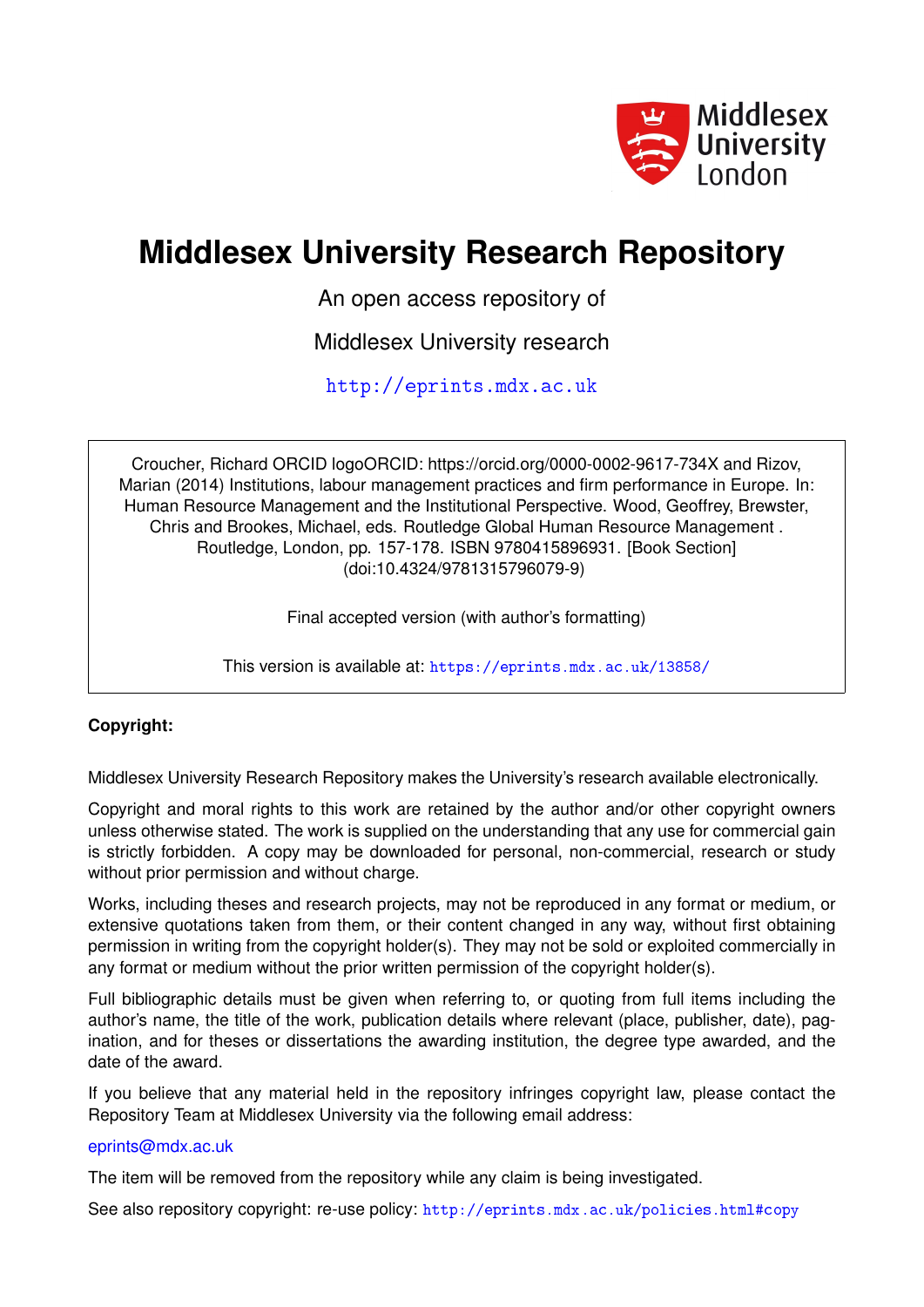#### **Institutions, labour management practices, and firm performance in Europe**

Richard Croucher and Marian Rizov Middlesex University Business School

#### **Abstract**

We develop a theoretical framework to examine three hypotheses on the relationship between LMPs and organisational performance in European firms. The first is that collaborative forms are more strongly associated with superior firm performance than calculative forms. The second is that these associations are strongest where national institutional and normative settings support them. The third is that employer-employee consultative committees and collective payment methods are also associated with superior firm performance. The first two hypothesis are strongly empirically supported, as is the third albeit more weakly. The implications of the findings in the context of the Varieties of Capitalism theory are discussed.

# **Introduction**

In this chapter we test how different institutional environments and associated collaborative types of labour management practices at firm level improve firm performance in European countries.

The European 'social model' suggests that the existence of a collaborative approach to companies' relations with employees has historic political origins (Martens, 1999). In the German case, arguably at the centre of this model, a political consensus that aspects of 'liberalisation' are required has long been developing (Lane, 2000; 2003). Equally, at the European level, it has been argued that the European Employment Strategy, now in place for over ten years, threatens to crowd out the EU's more traditional rights-based approach to employment regulation in the name of job creation (Fredman, 2006). It is therefore important to evaluate the argument that the efficiency benefits of collaborative practices encouraged by rights-based approaches are inextricably linked to the benefits that employees derive from them (Akerlof, 1982). In short, there is a need for an evaluation of the traditional emphasis on employment rights and related supportive institutional structures that constitute the European social model.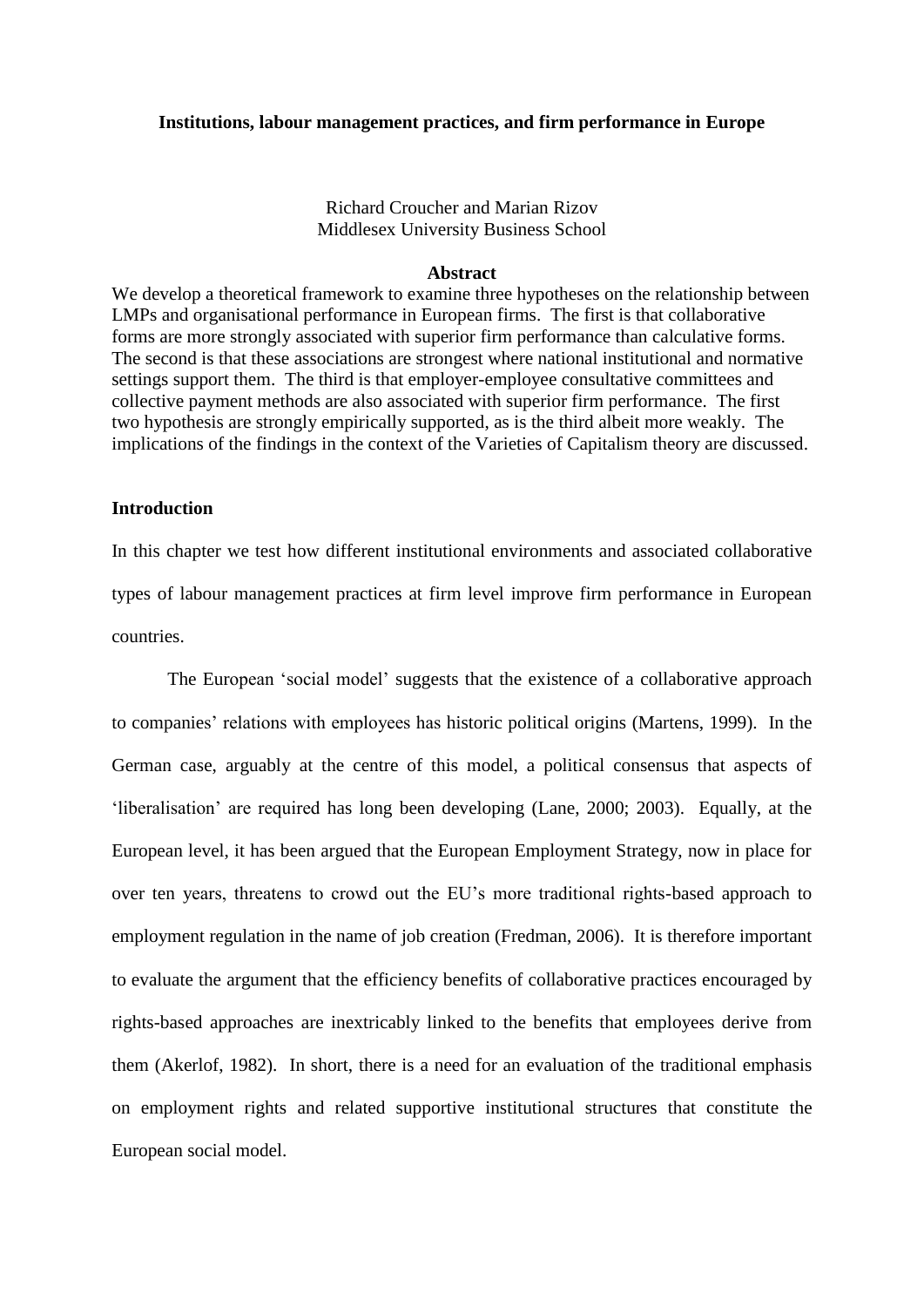Many previous studies have attempted to establish a link between HRM strategies towards labour and profitability, but these have been criticised for omitting employee relations variables (Wright and Haggerty, 2005). We examine two specific types of managerial approaches to employer-employee relations as defined by Gooderham, Nordhaug and Ringdal (1999) to establish how effective each type is in enhancing organisational performance in different national contexts. These two forms - 'collaborative' and 'calculative' HRM - are essentially defined by the degree to which employee involvement and participation are emphasized. The Gooderham et al. (1999) categories are essentially statistical constructs that may conflate or ignore important elements of HRM practice. We therefore augment the analysis of collaborative practices as defined by Gooderham et al. with other indicators that explicitly consider the role of teams and employee consultative committees.

We theoretically elaborate and empirically test the proposition that collaborative practices are more likely to enhance the labour extraction process and firm performance than calculative alternatives. For the empirical analysis we use Cranet. Our examination of European firms supports the proposition that in those countries where the institutional setting is most conducive, collaborative organisational level practices enhance the labour extraction process and lead to superior firm performance. Calculative practices have a weaker impact on the labour extraction function and firm performance.

The chapter is organised as follows. In the following section, we review literature on the link between institutional settings and management strategies towards labour and develop a theoretical framework to analyse relationships in different national institutional environments. We also develop our hypotheses for evaluating relationships between such management practices and institutional settings. We describe the data used and the scaling procedures employed in order to create our measures and we then test our propositions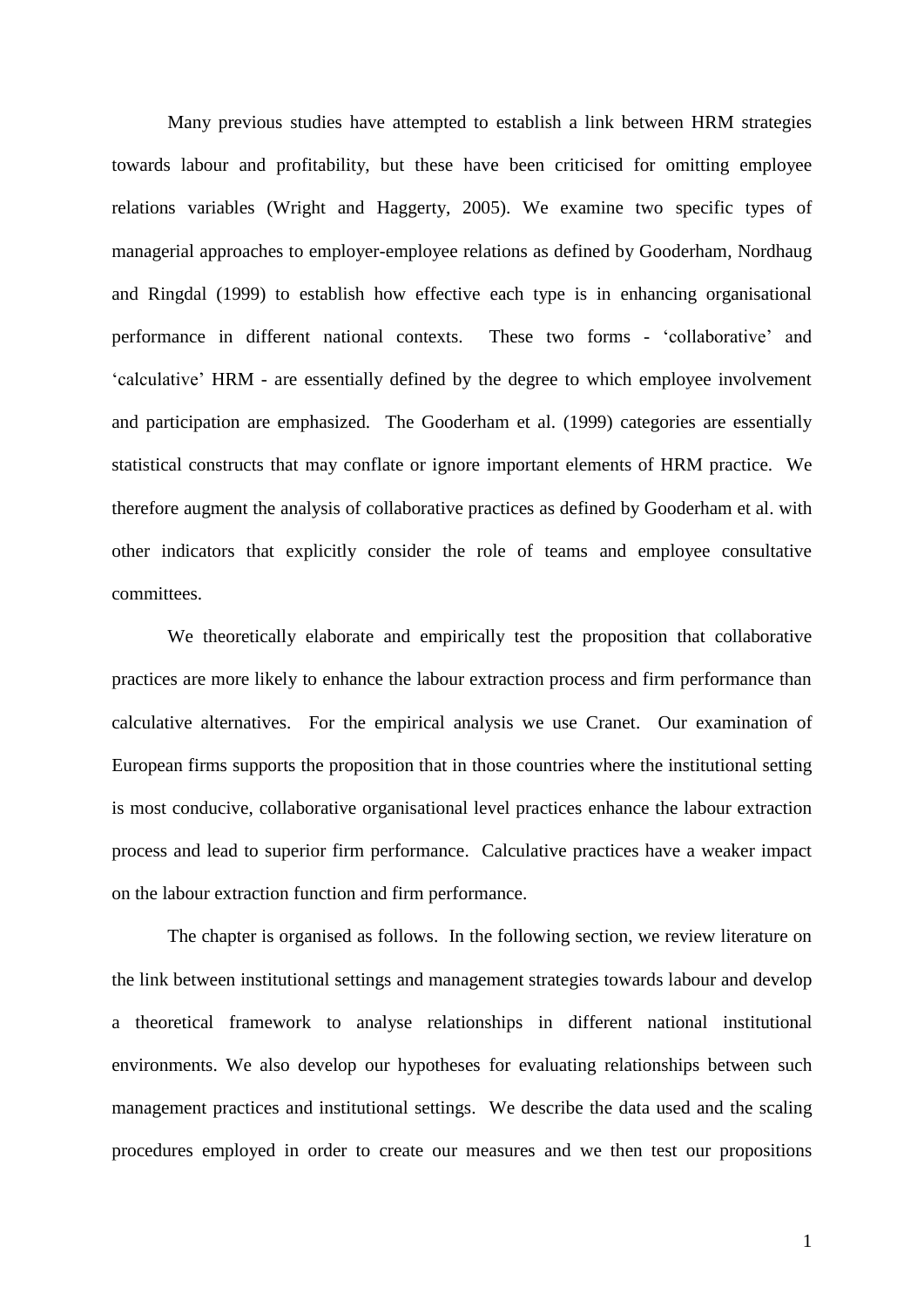empirically. We show that resolving the inherent employer-employee conflict of interest by adopting optimal practices at organisational level corresponding to the national institutional setting is efficient and ultimately can be welfare improving and we discuss these results and draw conclusions in the final section of the chapter.

#### **Institutional setting, management strategies towards labour and firm performance**

Different national institutional frameworks support different managerial strategies. As noted in Chapter  $\overline{X}$ , the Varieties of Capitalism (VoC) literature has variants, categorising countries and grouping them either by 'Variety' (Hall and Soskice, 2001) or 'business system' (Whitley, 1999). The USA, Britain and Ireland are invariably put into one category ('Liberal Market Economies' [Hall and Soskice, 2001] or 'compartmentalised' [Whitley, 1999]) and those of Western Europe into another ('Co-ordinated Market Economies'[Hall and Soskice, 2001]; 'collaborative' [Whitley, 1999]). The extent to which institutional complementarities within systems help develop high-trust relations at the organisational level is a defining characteristic of national systems (Amable, 2003; Goergen, Chahine, Brewster and Wood, forthcoming; Hall and Soskice, 2001; Whitley, 1999). Whitley (1999) places particular emphasis on the importance of co-operation between employers and employees, as demonstrated in the analytical significance of his 'employer-employee interdependence' concept, described as the degree to which both parties are willing to invest in each other. The implication is that where interdependence is encouraged by the systemic institutional context and is relatively well-developed, this will in turn raise levels of mutual investment and efficiency, productivity and quality. Systemic features in the economies categorised by Whitley (1999) as 'co-operative' serve to support the development of high-trust relations, and the converse is also true for his 'compartmentalised' (broadly equivalent to the 'low trust' or liberal market economies(LME)) category (Harcourt and Wood, 2007).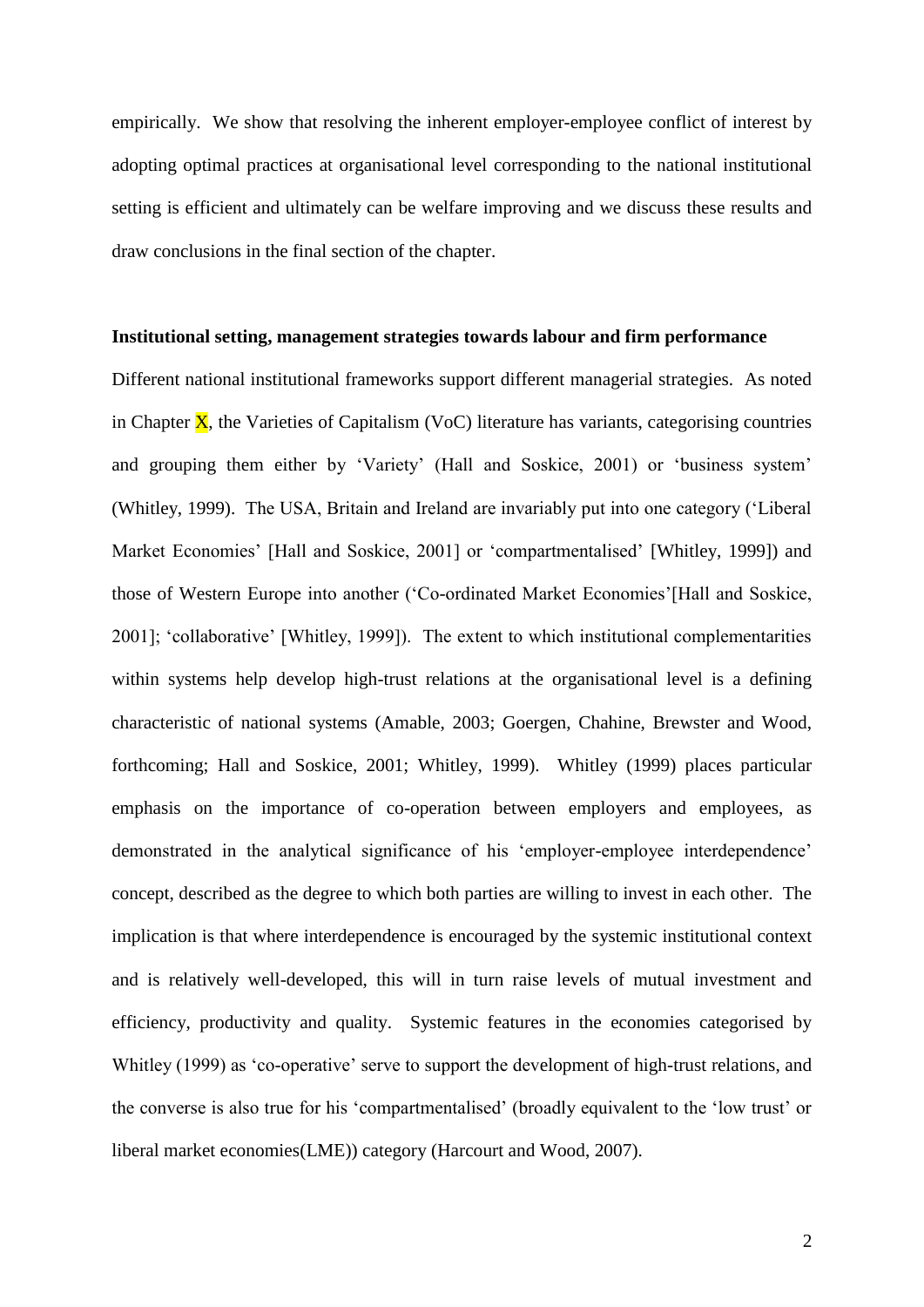The formal institution of teamwork by management may both reflect and entail different degrees of delegation and therefore trust to the teams, but the very fact of their institution by management requires a certain minimum level of trust (Tzafrir, 2005). Ackroyd and Thompson (1999) and Tzafrir (2005) show that despite considerable variation, high-trust relations between management and employees are associated with team working and especially with its more autonomous forms. Trust is likely to be further built by collective consultative mechanisms that, again allowing for degrees of variation between them, give employees an opportunity for 'voice' (see Chapter  $\bf{X}$ ). These mechanisms afford a degree of protection to individuals exercising voice. The collective provides support, encouragement and some protection to individual workers via its capacity to take sanctions against those threatening its members (Brewster et al., 2007). Finally, group payment systems in general also tend to increase workers decision-making latitude and to reinforce employee collectives in relation to management and are therefore viewed negatively by 'calculative' forms of management strategies which stress individual rewards for individual effort (Legge, 1995).

Some forms of management strategies emphasise collaboration between employees and employers and others do not (Gooderham et al., 1999). Gooderham et al. (1999: 510) argue that human resource management entails an 'inherent duality' between 'strong economic calculative considerations and ….. a more humanistic orientation' and therefore distinguish two types of practice: 'collaborative' and 'calculative', structured by both agency and institutional settings in different countries. The indicators of the two forms that they develop are shown in Table 1 below:

# **- Table 1 about here -**

The calculative-collaborative distinction is useful, even if the elements in each category can be questioned. Thus, not only are the two scales not mirror images of each other,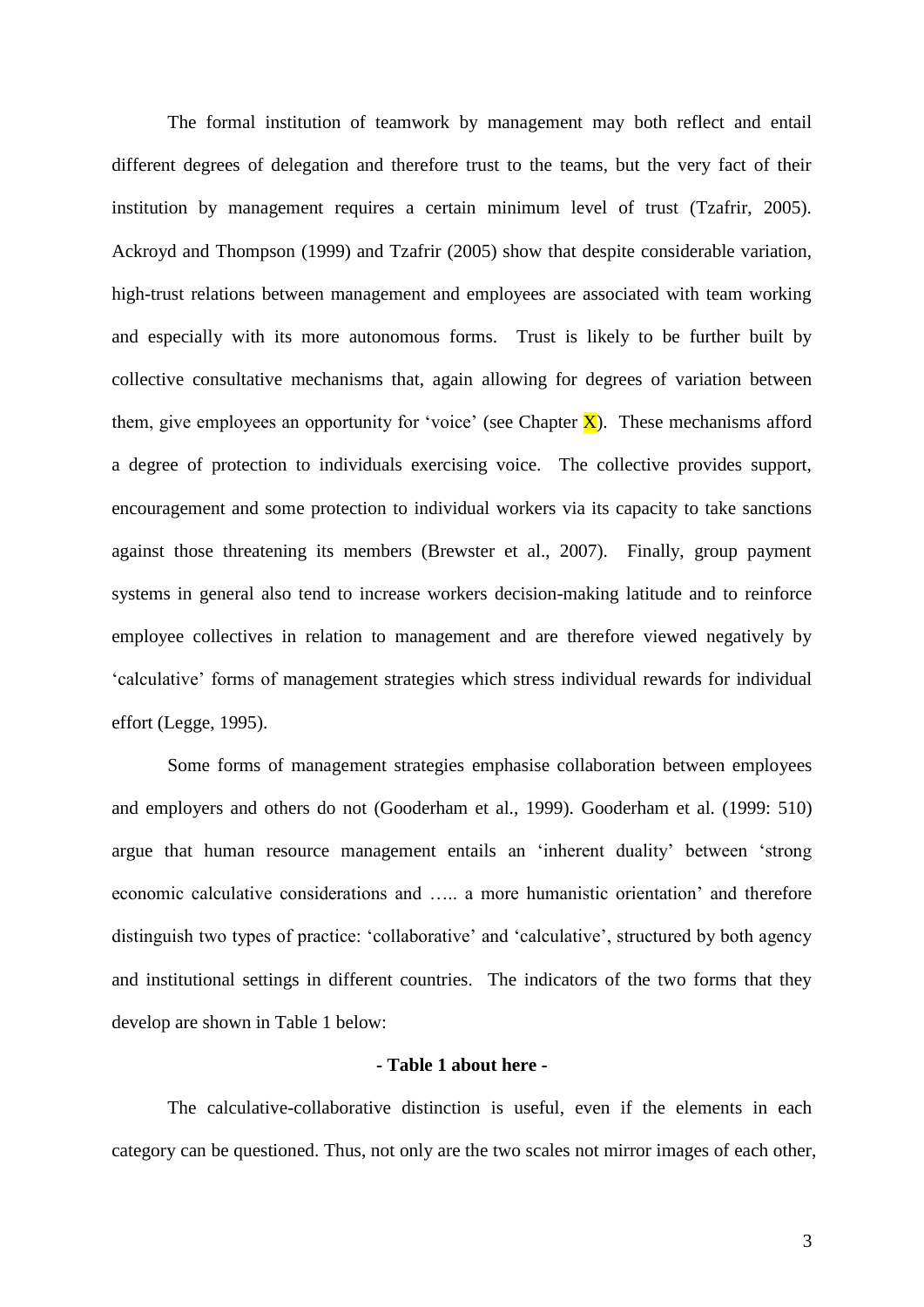but the calculative scale includes aspects that may equally be collaborative and the collaborative scale is basically a measure of communication within the organization. In order to capture high-trust relations in the collaborative form, we need to add to the Gooderham scales some assessment of how far work processes are delegated to employees, how far their views are sought through consultative mechanisms, and how worker collectives are reinforced by group payment systems. We therefore incorporate three further indicators: one showing the extent of team-working, the second showing the extent of collective consultative practices and the third showing the extent of group payment systems.

Levine and D'Andrea Tyson (1990), amongst others, report that substantial shop floor participation leads to some combination of an increase in satisfaction, commitment, quality, and productivity, and a reduction in labour turnover and absenteeism. Therefore, we further extend our analysis of performance by relating labour extraction measures: absenteeism (*abse*) and turnover (*turn*) to various factors affecting the extraction function. Low turnover has been shown to have a considerable affect on the effectiveness of HPWSs in generating improved results in the US context (Guthrie et al., 2004).

In the spirit of Bowles (1985), Gordon (1994), and Osterman (1994) we view these human resource management strategies as instruments designed to enhance the 'labour extraction function'. Our first argument is that the labour extraction function should be viewed as endogenously determined by the interaction of the institutional environment and firm-specific practices (e.g., Bowles, 1985). Our second argument, pursued in parallel with the first, is that collaborative forms of HRM are more likely to enhance the labour extraction process and bring improved performance than calculative alternatives (e.g., Levine and D'Andrea Tyson, 1990). Third, we argue that the different forms of practices are likely to be differentially supported by different institutional frameworks (Gooderham et al., 1999).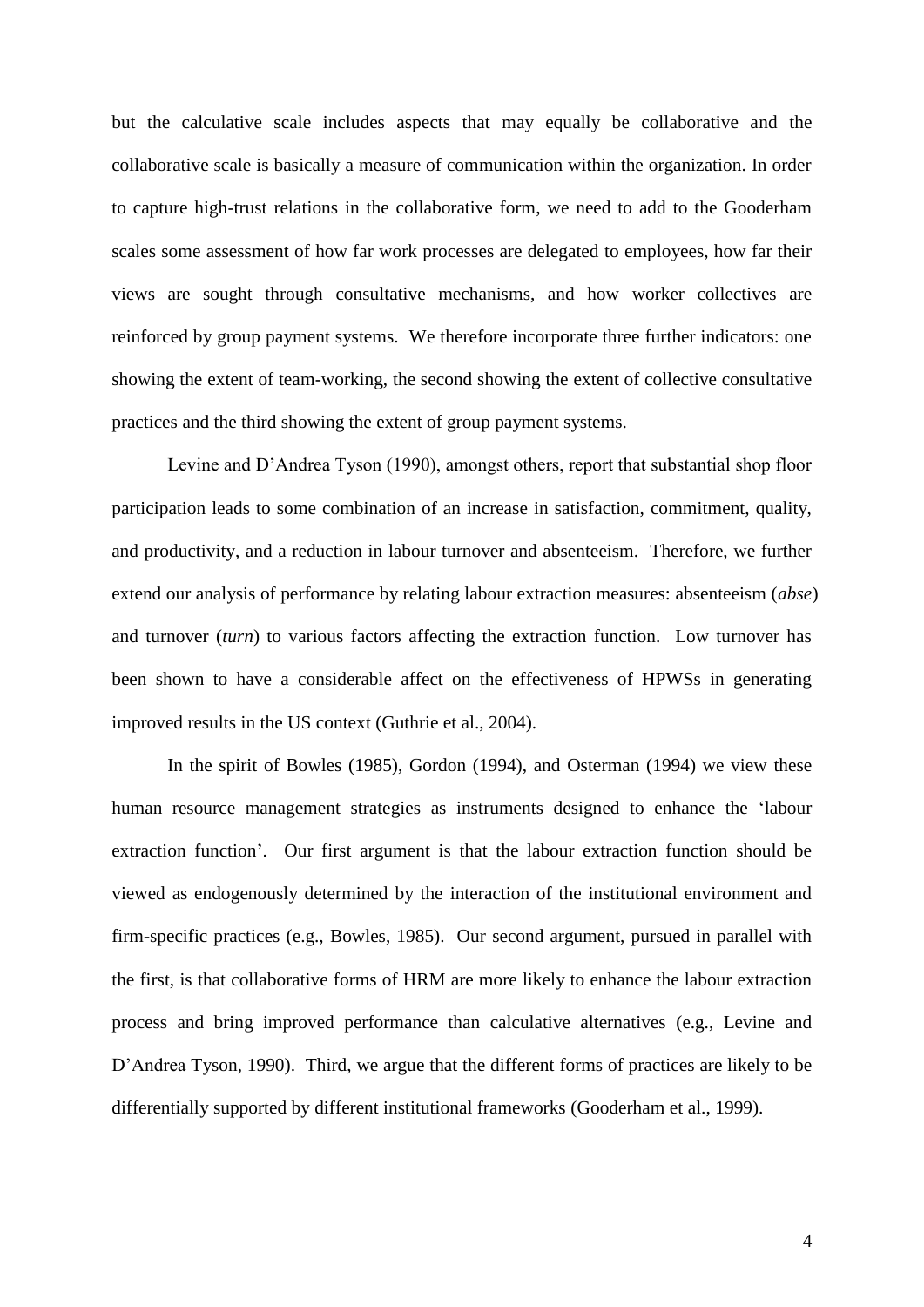There have been many attempts, especially by American authors, to link human resource management policies and practices and firm performance; we make no attempt to review them here (for reviews, see Guest et al., 2003; Paauwe, 2009; Wright and Haggerty, 2005). Early studies tended to link a limited set of management practices to outcomes (see, for example, Cutcher-Gershenfeld, 1991). Later studies, inspired by the 'High Performance Work Systems' (HPWS) paradigm, identified bundles of practices that were linked with superior organisational performance (Appelbaum et al, 2000; Becker and Gerhart, 1996; Huselid, 1995; Stavrou, Brewster and Charalambous, 2010). However, there have also been empirical studies yielding negative results (Cappelli and Neumark, 2001) and the HPWS school of thought has been criticised for failing to recognise that conflicts in the employment relationship are likely to limit HRM effectiveness (Godard, 2004). Godard's (2004) criticism is consistent with that made of the HPWS literature by Wright and Haggerty (2005) who argue that there are missing variables in the discussion (those normally used are typically pay linked to productivity and promotion possibilities). The missing variables are those linked both to employee relations broadly conceived and those relating to collaborative, trustbuilding practices. We therefore adopt a method that meets these criticisms by testing the links between two types of management practices encapsulating two different employeeemployer relations paradigms and firm performance. These variables are particularly relevant in Europe, where employment relationships (even in the UK) are characterised by a relatively strong collective dimension in comparison to the USA (Hall and Gingerich, 2005).

An alternative, less satisfactory framework for analysing the link between labour use and organisational performance is that of neoclassical efficiency-wage theory. The theory treats workers' motivation as exogenous to the firm and the industrial relations system (note that employee motivation is assumed to depend solely on the real wage rate and intensity of monitoring). Yet, from the lack of trade-off between wages and monitoring shown in studies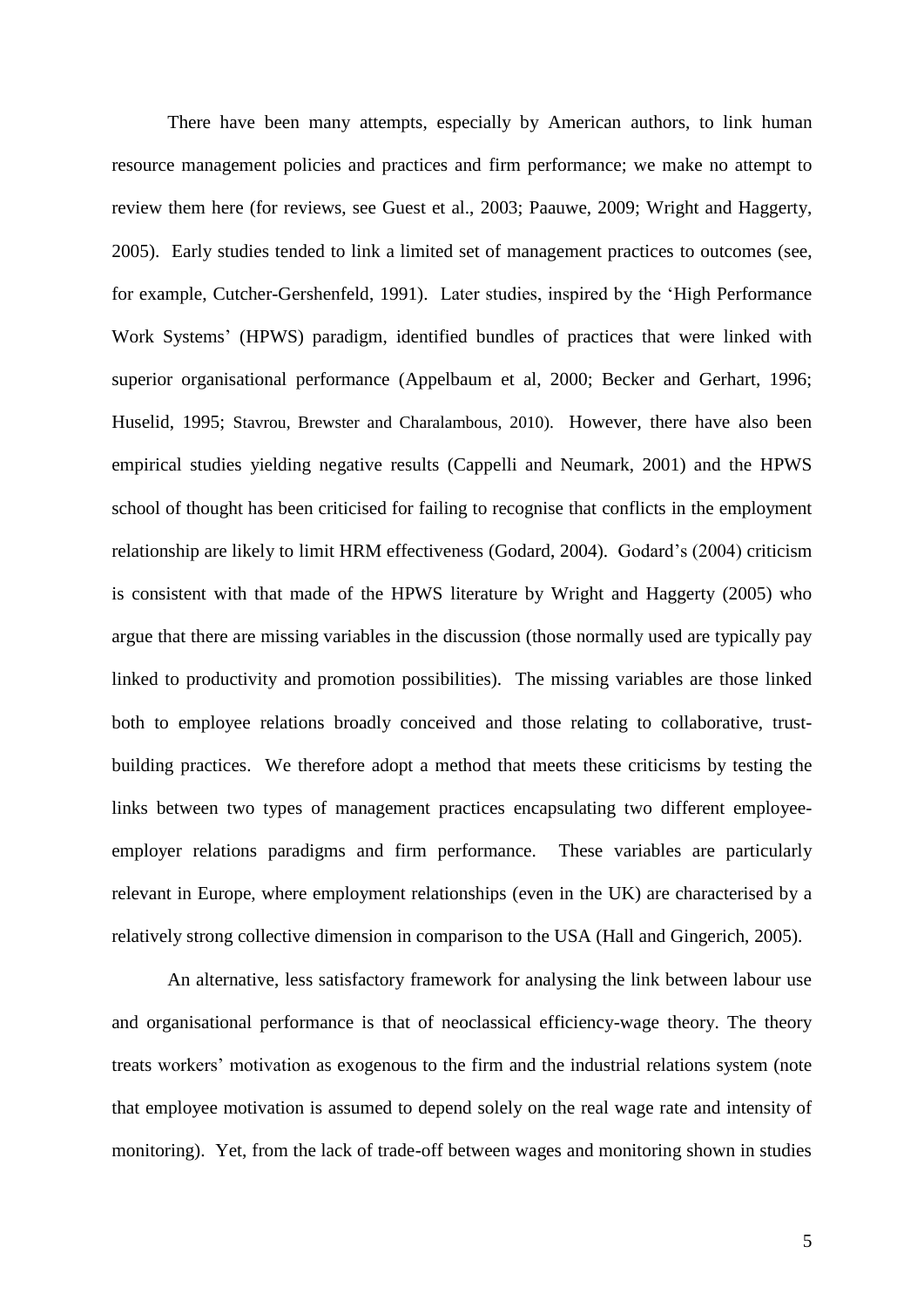of 'high and low trust' national groupings, it follows that employees' motivation must be treated as endogenous to the nature of labour–management relations (Gordon, 1994; Naastepad and Storm, 2006).

There are other aspects of the labour extraction function (which may not be directly driven by management practices in relation to labour) that are, by and large, indicators of high-trust relations. A minimum degree of co-operation is a necessary condition of production, but the level of co-operation may be raised if trust is at a high level (Akerlof, 1982). Trust, defined as the supposition by each side that the other will act benevolently, is more fragile and conditional on the perceived solidity of institutional guarantees (Creed and Miles, 1996; Goergen et al., forthcoming; Hoff, 2002). Levels of trust may show some consistency across organisations, but are also likely to vary between different work and occupational groups, and employee strata; the difference between different employee strata is reflected in the Gooderham et al. (1999) indicators.

As Buchele and Christiansen (1999, p. 91) argue, continuous improvements in productivity depend not on individual efforts, but on the effective interaction among workers (teamwork), among work groups or departments (coordination), and between management and workers (cooperation). Baldamus (1961) argued that effort cannot be measured, and therefore management monitoring of employees had to be subordinated to motivational methods; the extent to which employees' ideas of trust and teamwork were influenced by management become of vital importance to superior company performance. Because no contract can be complete, a degree of control will always remain with employees, necessitating management efforts to build trust, reflected in efforts to influence employees' underlying emotions (Baldamus, 1961, p.41).

Akerlof (1982) similarly shows that individuals' productive behaviour is determined by the social definition of the situation adopted by the relevant workers. Akerlof (1982)

6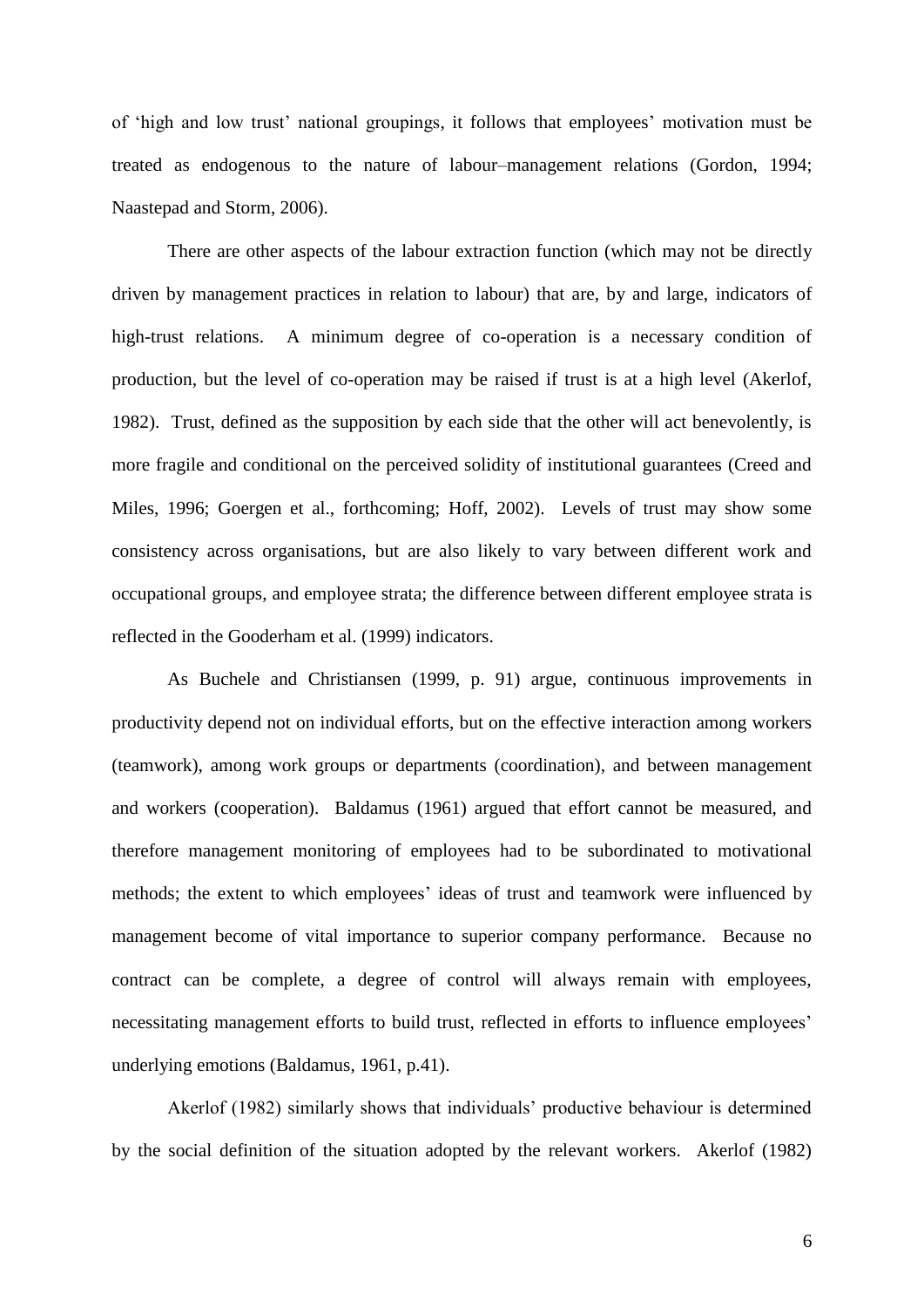focuses on the implicit gift-exchange nature of employment arrangements, where exchange is based on reciprocity and trust and relations are endogenously determined.<sup>1</sup> Management has to make constant efforts to influence these relations (MacInnes et al., 1985). Further, employees' willingness to give up the protection offered by rigid work rules, disclose their proprietary (tacit) knowledge, and initiate changes in the production process that raise labour productivity and the firm's capacity for innovation, depends, to a large extent, on management committing to 'high-trust' work practices (Buchele and Christiansen, 1999; Naastepad and Storm, 2006). The (Taylorist) alternative is high levels of employee monitoring, which threaten to undermine trust. The implication is that cooperative and group-based practices with strong implicit gift exchanges will tend to enhance firm performance.

However, national systems do not determine managerial strategies. At firm level, systemic options present managements, even in highly co-ordinated systems such as those in Germany, with considerable room for practices that differ from the clusters of ideal firm types specified by Whitley (Singe and Croucher, 2005). 'High-trust' practices may also be attempted in low trust economies with varying degrees of success (Danford et al., 2005; Goergen et al., forthcoming), and may be more supported by legal and institutional arrangements in 'low-trust' economies than sometimes recognised, as UK case studies have indicated (Deakin et al. 2006). On the other hand, perceived breaches of trust by managements in "high-trust" countries (for example, raising the intensity of monitoring or refusing real wage growth), may also occur. In these countries, an increase in monitoring

<u>.</u>

<sup>&</sup>lt;sup>1</sup>More specifically, Akerlof's (1982) model posits that monitoring is performed by employee groups. Excess remuneration to some members of the employee group and leniency of work rules constitute the major gifts by the employer to employees. Employees' gift to the employer - effort in excess of formal work standards - is linked to the employer's gift to employees. The key assumption in this mechanism is reciprocity as a major feature of gift exchange, as well as of market exchange. In gift exchanges, however, effort norms are established according to the 'fair day's work' concept rather than by market forces. In return employees expect to be treated fairly by the employer. The concept of fair treatment is not based on absolute standards but, rather, on comparisons of one's own situation with that of other individuals. Individuals use comparison with others as a guide to how they ought to behave or how they ought to be treated.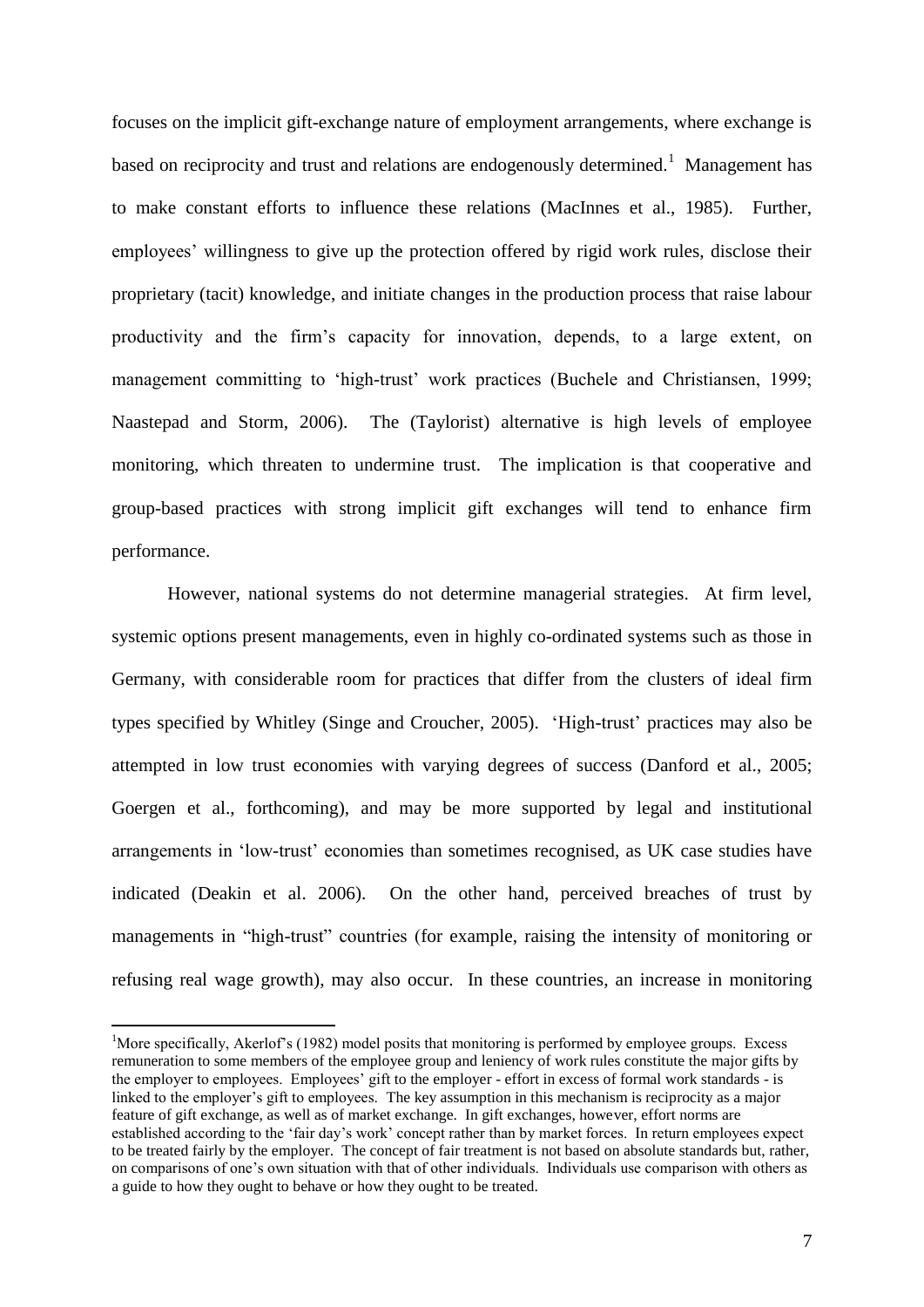intensity, *ceteris paribus*, may cause reduced employees' effort and productivity even more drastically (Drago and Perlman, 1989; Goergen et al., forthcoming; Naastepad and Storm, 2006).

In summary, our hypotheses on the optimality of HRM practices and their synergies within various institutional settings are as follows:

H1: Collaborative forms of HRM practice are more strongly associated with superior firm performance than calculative forms

H2: These associations are strongest where national institutional and normative settings support them

H3: Employer-employee consultative committees and collective payment methods are associated with superior firm performance.

# **Data and variables**

1

We econometrically test the hypotheses derived from our theoretical analysis using data extracted from Cranet. We use data from the 1999/2000 round of surveys, while the study by Gooderham et al. (1999), which we extend, uses the previous round of surveys in 1995/1996.

Since a central issue in our analysis is the importance of institutional factors and organisational practices for the labour extraction function, and thus for firm performance, we use data from several countries exhibiting diverse institutional settings and diverse labour management practices. Following this line of reasoning we also control for and compare results from samples with and without firms that are foreign subsidiaries. $2$  The rationale is that although such firms' practices may generally be not that much different from those of the indigenous companies (Brewster, Wood and Brookes, 2008; Farndale, Brewster and Poutsma, 2008)

<sup>&</sup>lt;sup>2</sup>We report here results for samples where we do not exclude but control for the status of a firm being a foreign subsidiary. Using Wald tests of differences between coefficients estimated from the full and the restricted sample shows that the coefficients do not significantly differ. We report here results from the full sample with a control for foreign subsidiary status which does not appears to be statistically significant in any specification.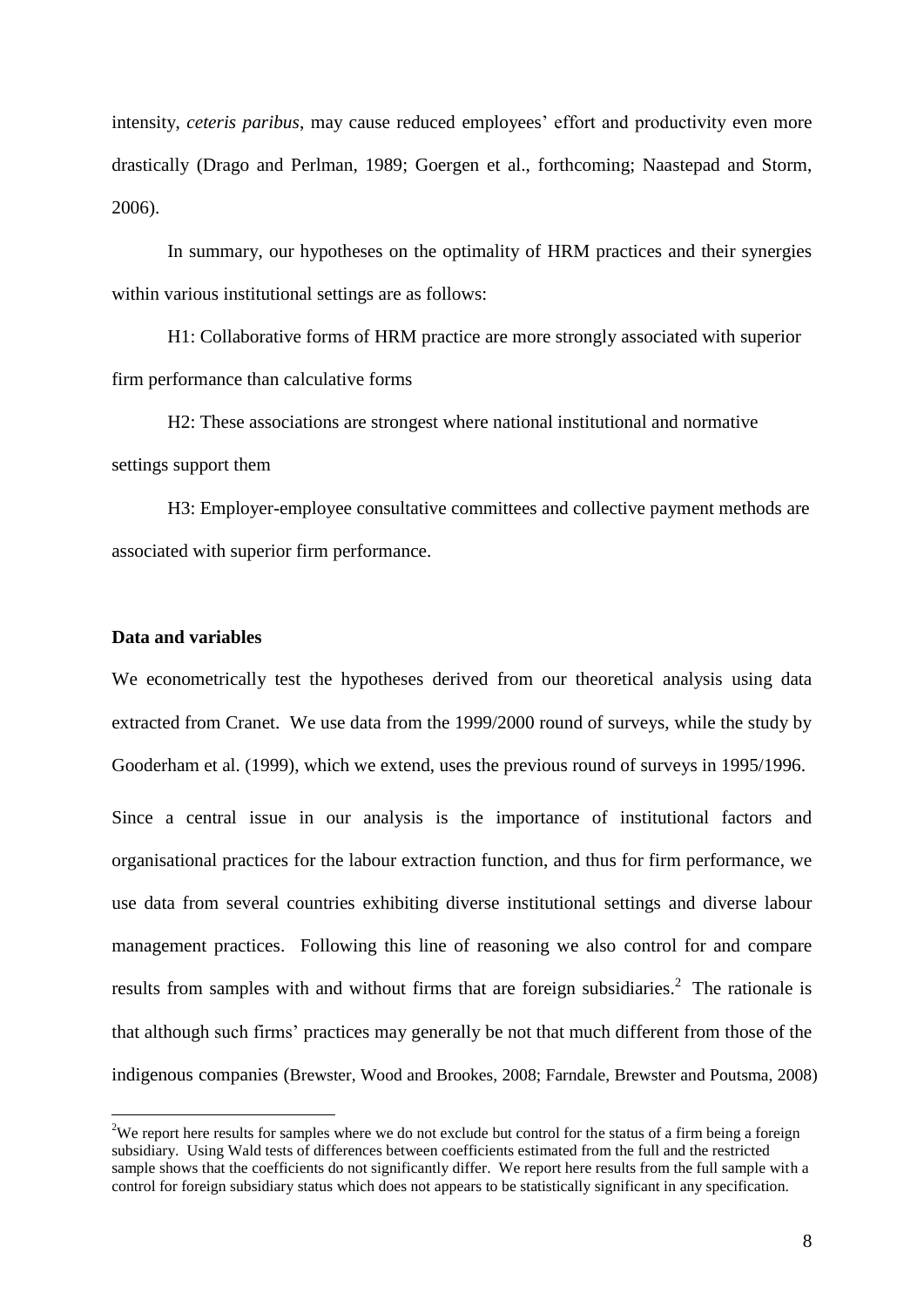this is a complex relationship (ibid.) and may have been at least influenced by different country-of–origin institutional environments, albeit in a complex way as argued by Gooderham et al. (1998).

The main dependent variable in our analysis is firm performance (*perf*) measured as a composite index comprised of five partial measures: service quality, level of productivity, profitability, product to market time, and rate of innovation. Each partial measure is an ordinal categorical variable.<sup>3</sup> We apply Mokken's nonparametric scaling approach to produce our synthetic performance measure (Mokken and Lewis, 1982). The unweighted sum of item scores has to be monotonously related to the latent true scores as demonstrated by Sjitsma et al.(1990). This implies that Mokken's model provides estimates of the scale scores only at ordinal level. As in other studies, the primary scaling criterion is Loevinger's Hcoefficient of homogeneity. A set of items constitute a scale if the total scale has a H-value exceeding 0.30; values above 0.50 indicate strong scales. The details of the items included in the performance scale, results of the scaling procedure, and reliability analysis are reported in Table 2.

#### **- Table 2 about here -**

As noted above we believe absenteeism (*abse*) and turnover (*turn*) to be factors affecting the labour extraction function and we therefore add them to our analysis. Absenteeism is measured as average days per employee per year. Turnover is the annual staff turnover in percent. Both measures of labour extraction are approximate and are

1

 $3W$ e recognise a potential bias in the construction of the dependent variable. The dependent variable is a composite index of five measures, including service quality and innovation. Arguably, it might favour a collaborative view, since service quality and innovation are, theoretically, both, when effective, dependent more strongly upon collaborative processes. However, it has also been argued that innovation for example is more likely to be found in calculative settings such as the liberal market economies (Bartelsman and Hinloopen, 2005; Deelen et al., 2006). In order to investigate the issue empirically, we run regressions with only narrowly defined, and neutral to HRM, measures of performance, specifically, level of productivity and profitability. The results of these regressions are qualitatively very similar to the results reported in the paper suggesting that the formulation of the dependent variable as a composite index does not bias our main findings. The auxiliary regression results are available from the authors upon request.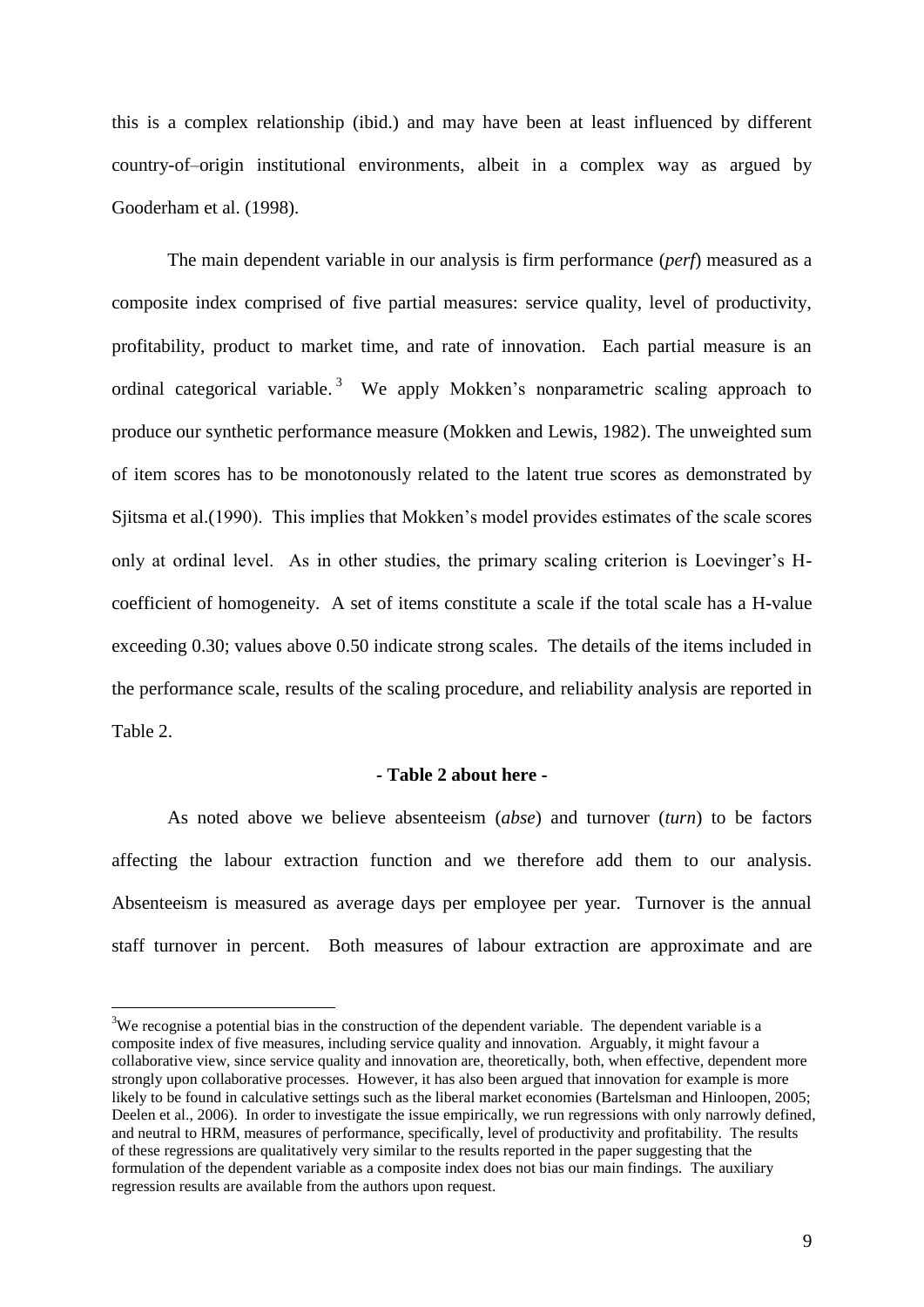affected by various economic and institutional country-specific factors in addition to the main determinants of the labour extraction function. With this caveat, linking absenteeism and turnover to human resource management practices in regressions where we have controlled for major economic and institutional factors for represents a useful empirical representation of our theoretical framework.

To formulate measures of the human resource management strategies within firms that approximate aspects of institutional environment at firm level as well we refer to the strategic HRM model of calculative or collaborative practices following Gooderham et al. (1999).

Next, we extend the Gooderham et al. (1999) typology with a third measure explicitly reflecting the existence of joint consultative committees and group payment systems, which we designate group-based practices (*grpr*). In this index we include features at firm level reflecting the existence of joint employee consultative committees and profit-sharing schemes applied to different segments of the labour force. We expect that the index will capture some aspects of the impact of Akerlof's (1982) implicit gift exchange mechanism on labour extraction and ultimately on firm performance.

To develop measures for calculative and collaborative practices, we use Mokken's nonparametric latent trial model for unidimensional scaling (Mokken and Lewis, 1982). Thus, we follow the methodology used by Gooderham et al. (1999) which allows us to compare the measures of interest estimated with data from two consecutive rounds of surveys. Mokken's approach does not make overly restrictive assumptions and provides an internal scaling criterion that ensures a unidimensional scale. This is an important advantage in this case where dichotomous items are used and do not satisfy the assumption of interval scale items. Details of the items included in the scales, results of the scaling procedure, and reliability analysis are reported in Table 1.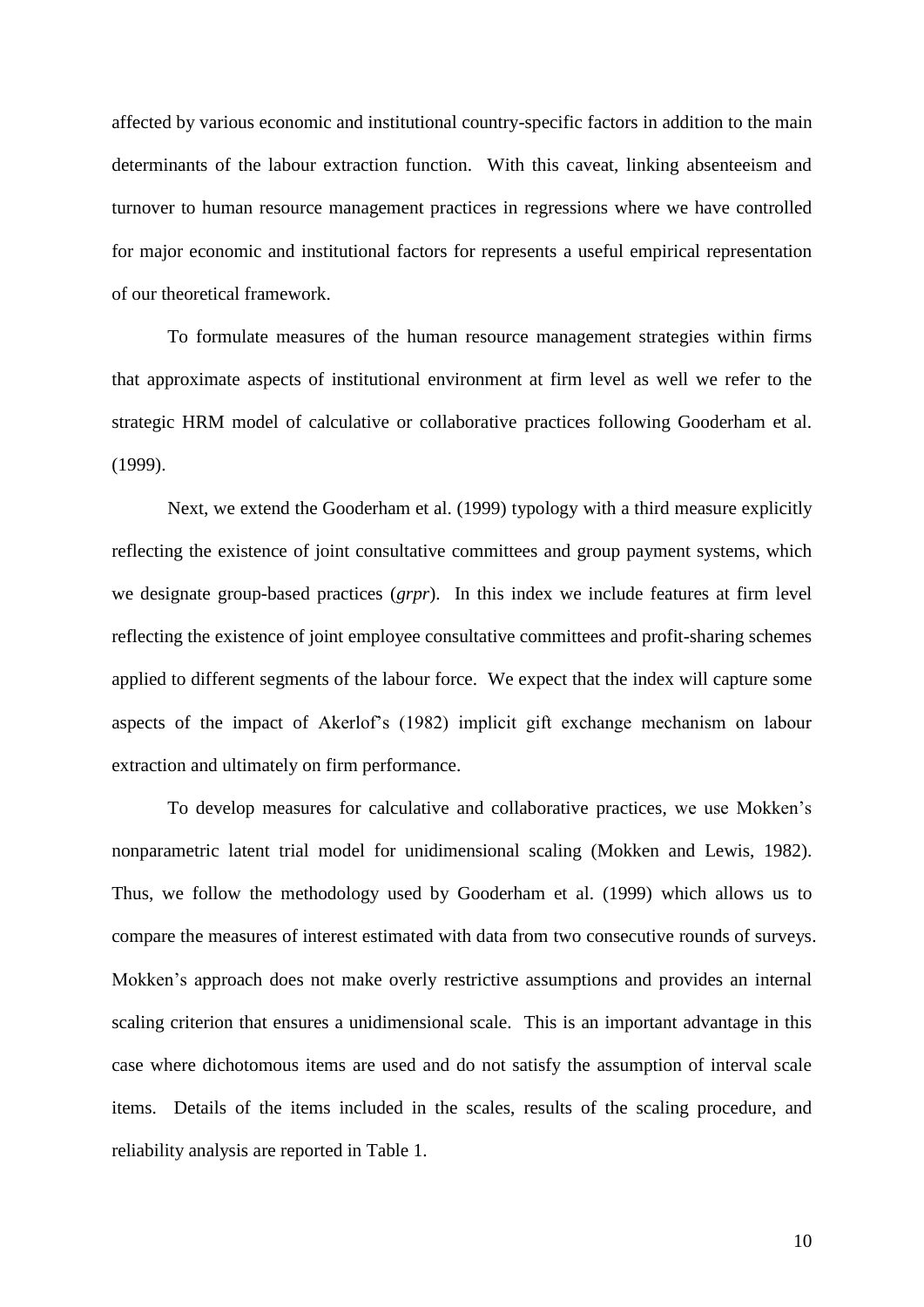Besides variables of interest related to these alternative management practices, the determinants of the labour extraction function - cost of job loss at firm level  $(w^d)$  and intensity of monitoring (*s*) – are the main variables in our performance regression specifications. The  $w<sup>d</sup>$  variable is measured as the percentage of labour cost in the operating costs which when controlled for firm size and external market conditions (see below) would approximate to the potential cost of job loss at firm level. The *s* variable is measured by the proportion of the firm's employees that are managers. In the Cranet dataset there are three other categories of employees reported: manual, clerical and professional (technical) employees. As Gordon (1994) argues, the proportion of managers in the firm's employment approximates to the intensity of monitoring.

Finally, we control for several other firm characteristics affecting performance. These are log of firm size (*lfsize*) and log of firm age (*lfage*), qualitative characteristics of the labour force such as dummy variable indicating employees 45 years of age or older (*eage45*) and dummy variable indicating employees with at least higher education (*eedugr*). Market conditions are controlled for by a three-step ordinal scale (*market*) indicating whether the firm's market is booming, steady or stagnating. Industrial sector information – a set of industry dummy variables - is included in all regression specifications (except the base one). In all regressions a control dummy variable for foreign-subsidiary status of firms is also included. Country dummy variables are used in all extended regression specifications to control for important variations in institutional settings. In selected specifications also crosseffects of the country dummies and HRM variables of interest are included in addition. Summary statistics and short definitions of all regression variables are reported in Table 3.<sup>4</sup>

#### **- Table 3 about here -**

1

<sup>&</sup>lt;sup>4</sup>In all regressions we have included as controls for measurement error, due to self-reporting, variables describing important characteristics of individuals that filled out the questionnaires. These individual-level control variables are gender, education, years of service in the organization and we assume that they are not correlated with the firm-level variables.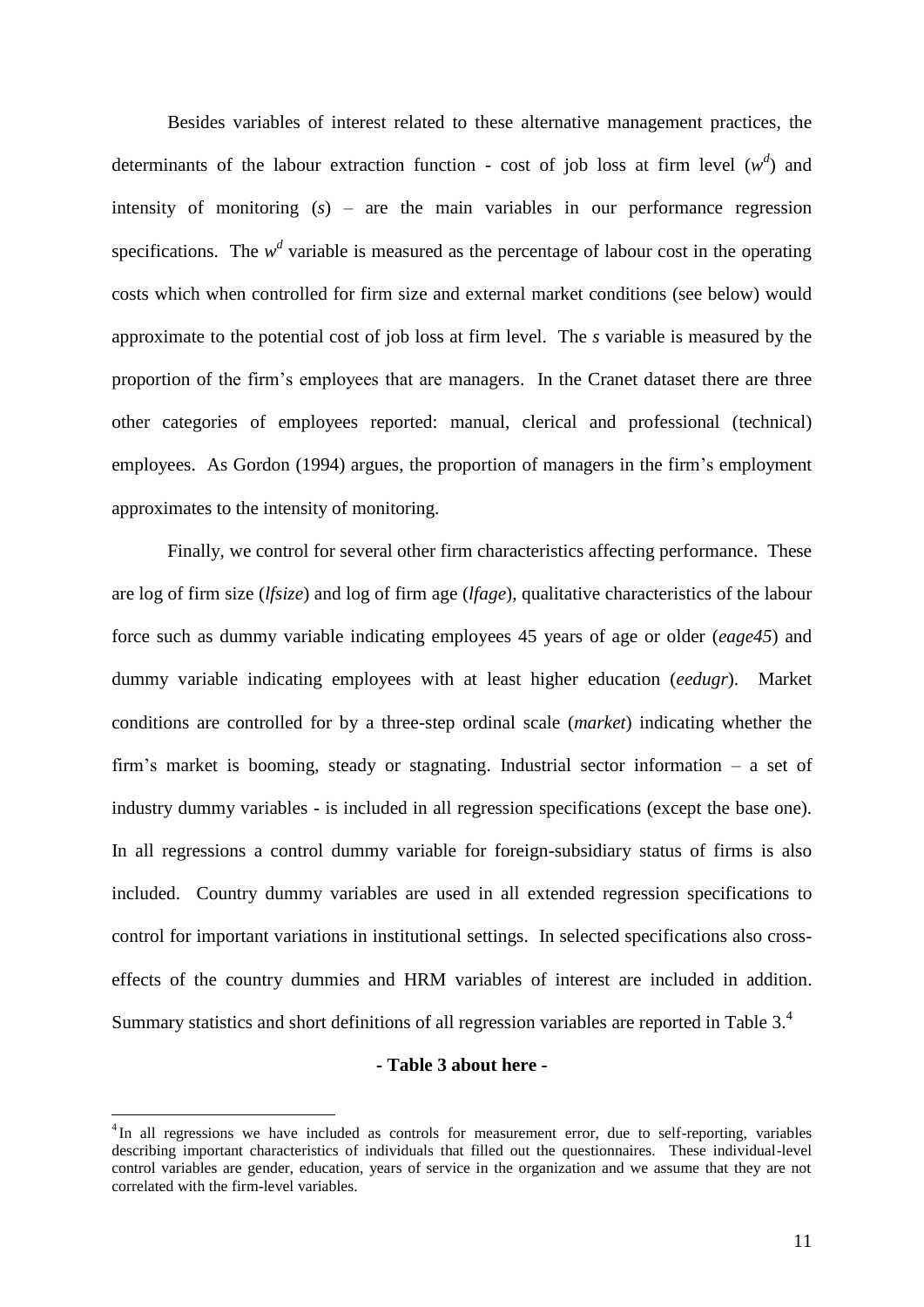#### **4 Results**

1

We estimate three sets of OLS regressions. First, we estimate a set of equations where firm performance is directly linked to the HRM variables of interest while controlling for institutional context and several other important determinants of performance such as firm size and age, qualitative characteristics of the labour force, market conditions, and industry specificity. The results of this analysis are reported in Tables 4a and 4b. We start with a base specification where only variables corresponding to the neoclassical efficiency-wage model are included. Then we extend the specification by introducing a richer set of controls and HRM practice variables. Second, we consider a direct empirical approximation of the labour extraction function, using two dependent variables, labour force turnover and absenteeism. We extend the specifications in a manner similar to the performance regressions. The results are reported in Table 5a and Table 5b, respectively.<sup>5</sup>

#### **- Table 4a about here -**

Tables 4a and 4b contain several general findings of interest. The management practice variables have positive and, in general, statistically significant impacts on firm performance. When the variables are interacted with country dummies (Table 4b), thus controlling for the specific link between HRM practices and institutional settings, we find differential effects of the variables of interest on firm performance. Overall, the effect of collaborative practices is positive and significant in countries variously categorised in VoC literature as 'co-operative', 'co-ordinated' and so on (e.g., Scandinavia, Germany, France). The group-based-practices variable significantly impacts performance of firms in the 'coordinated' category of country such as France. In most countries it seems that both types of

 $<sup>5</sup>$ All regressions contain a dummy variable controlling for the foreign-subsidiary status of firms, and individual-</sup> reporter controls which were all found not to be statistically significant in any regression and therefore their coefficients were not reported. Furthermore, the stepwise introduction of explanatory variables and the stability of coefficients in all regressions suggest minimal problems with endogeneity.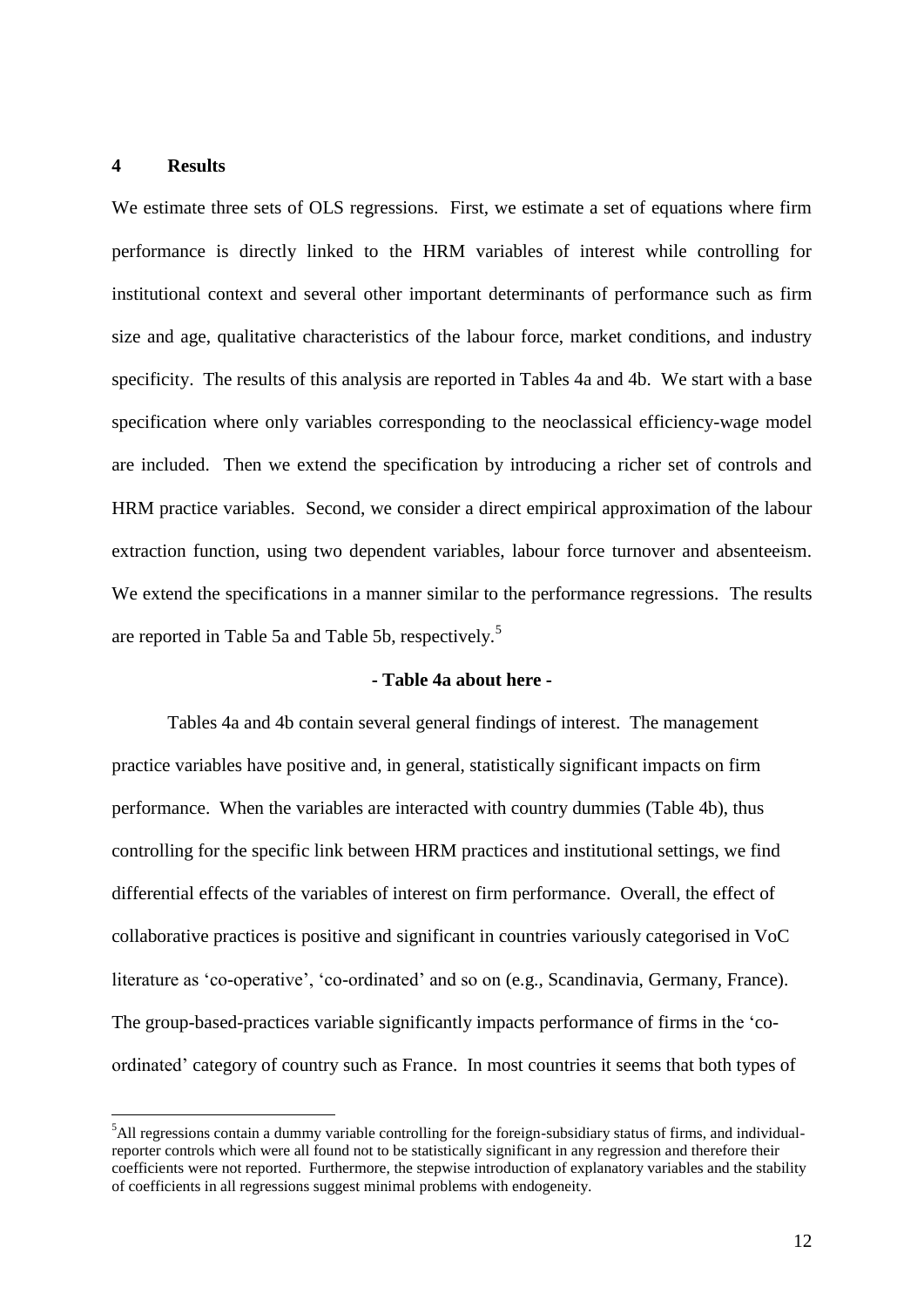HRM approach coexist; however, there usually is one dominant (or more important) type of practice affecting firm performance.

#### **- Table 4b about here -**

Thus, the results related to the interaction between HRM practices and countryspecific (institutional) conditions are of particular interest. Specifically, Table 4b shows that calculative practices affect performance positively (but not statistically significantly) in most countries analysed, compared to the reference country (the UK). The only country where calculative practices have a negative and statistically significant impact on performance is Denmark. This may be related to the very specific evolution of Danish industrial relations (Due et al., 1994). Collaborative practices seem to have stronger economic and statistically significant positive impacts on performance in several 'co-operative' or 'co-ordinated' countries variously such as France, Germany, Sweden, Denmark, Belgium and Spain. With respect to group-based practices, UK firms appear to perform similar to firms in other countries as only firms in France outperform British firms. Group-based practices also have a positive but not statistically significant impact on performance in several other 'cooperative' or 'co-ordinated' countries.

The results in Table 5a and Table 5b confirm our main findings as the largest impact derives from collaborative and group-based practices. Absenteeism (Table 5a) is lower in firms that employ any of the three types of practices, controlling for industry and country effects. Turnover (Table 5b) is also minimised by applying HRM practices. These results suggest that the labour extraction function is improved by systematic application of the practices at firm level. It is evident that collaborative and group-based practices have a stronger impact in both sets of regressions. When the link between HRM and countryspecific institutions is explored, we again find differential effects across countries and types of practice, in line with the different institutional contexts. These findings confirm our

13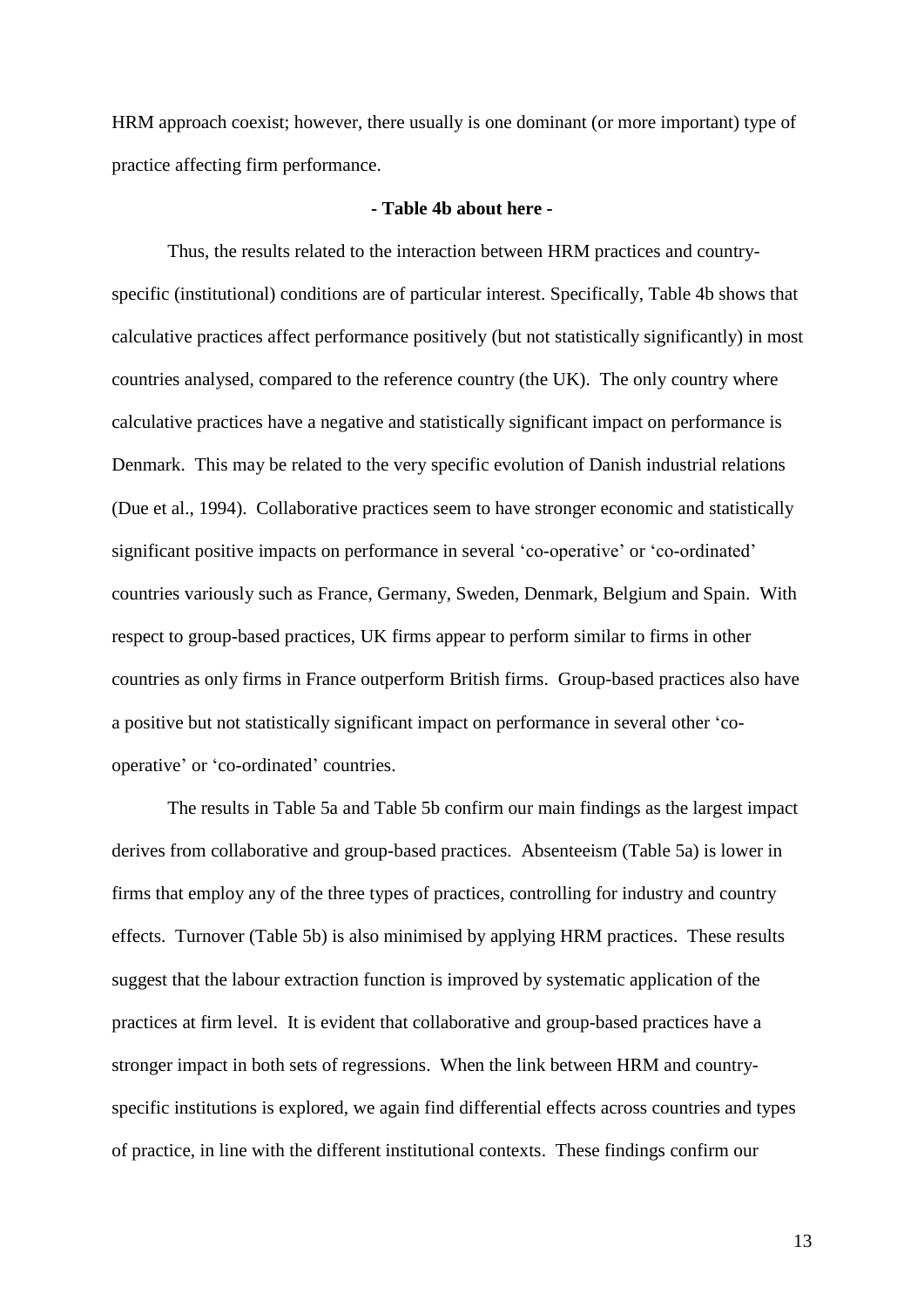proposition that the labour extraction function should be viewed as endogenously determined by the interaction of the institutional environment and firm-specific HRM rather than as simply an exogenous trade-off between wages and monitoring as neoclassical efficiencywage theory asserts.

#### **- Table 5a about here -**

Specifically, in Table 5a, column (4), the interaction terms of collaborative practices measure are negative for all countries and are statistically significant for Germany, Sweden, Denmark, and Austria. This suggests that collaborative practices improve labour extraction in every country. However, the impact is strongest in the four countries mentioned. The relationships depicted by the interaction terms of group-based practices measure are also negative everywhere, implying less absenteeism, except in Spain where the coefficient is positive but statistically insignificant. Interestingly, the impact of group-based practices on absenteeism is most statistically significant in the Scandinavian countries.

#### **- Table 5b about here -**

The results in Table 5b, column (4) where the dependent variable is employee turnover also support the general proposition that both collaborative and group-based HRM practices positively impact the labour extraction process. It is important to note, however, that when the cross effects of calculative practices measure are considered, for several countries (Denmark, Finland, Austria and Belgium) the effects are positive, suggesting that there is more employee turnover in firms that use calculative practices. The results for the cross effects of collaborative practices measure are the opposite and show that the impact on labour extraction is positive (as demonstrated by low turnover) in all countries as the effect is statistically significant in France, Germany, Sweden, Denmark, and Finland. The results for cross effects of group-based practices measure are mixed as the labour extraction function appears to be adversely (reflected in high turnover) and statistically significantly affected in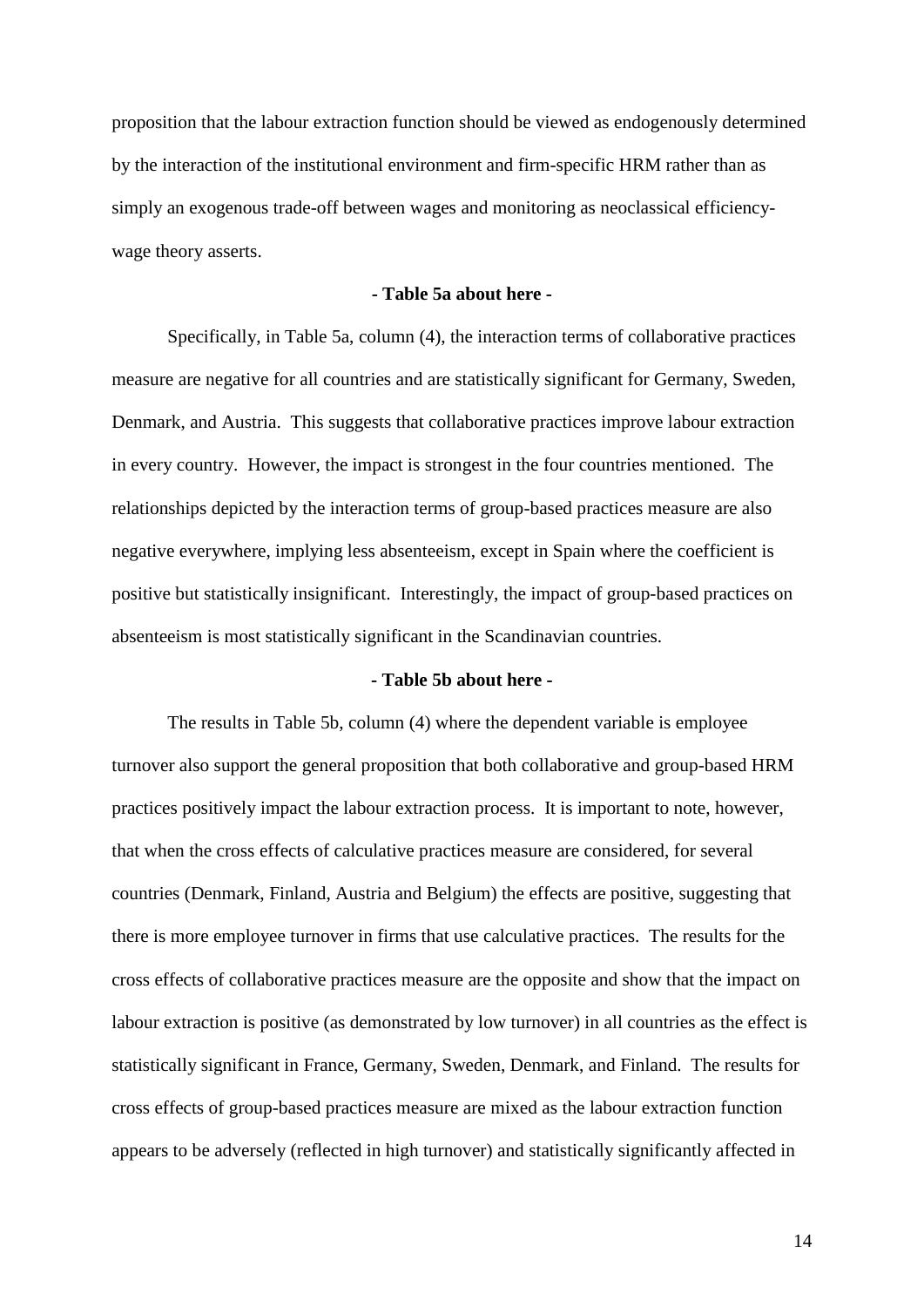Spain and Ireland two countries with different institutions and level of co-ordination of the economy.

### **5 Conclusion and discussion**

The chapter has tested the theoretically derived hypothesis (H1) that collaborative forms of HRM are more likely to enhance the labour extraction process and firm performance than calculative alternatives. The proposition was supported in those countries where the institutional setting was most conducive to these organisational level practices (H2), which are essentially related to strong communication with employees. The countries concerned are the strongest versions of the 'Co-ordinated Market Economies' of Western Europe (Hall and Ginerich, 2005). This supplements and is consistent with other studies' findings (Brewster et al., 2007a, b) in relation to forms of employee voice. Within these national contexts, different forms of voice are encouraged by the institutional framework and therefore coexist, mutually reinforcing each other, optimizing employee wages and working conditions, productivity and organizational performance (Hubler and Jirjahn, 2003). In the UK context, inherent tensions between different forms of practice exist, with particularly strong pressures towards individualization and direct forms of expression (Bryson, 2004).

Calculative practices had a weaker impact on the labour extraction function and firm performance. In the case of Denmark, these were negatively associated with performance and negatively associated with absenteeism and turnover. Denmark has an institutional framework providing especially strong support for collaborative practices, and has been categorised as an unambiguously 'Co-ordinated Market Economy' (Hall and Soskice, 2001; Hall and Gingerich, 2005). Others, however, have categorized Denmark, along with the Netherlands, as flexicurity countries (Bekker, 2011; Madsen, 2004; Méda, 2011; Viebrock and Clasen, 2009), a separate form of market economy. It is distinctive within the CME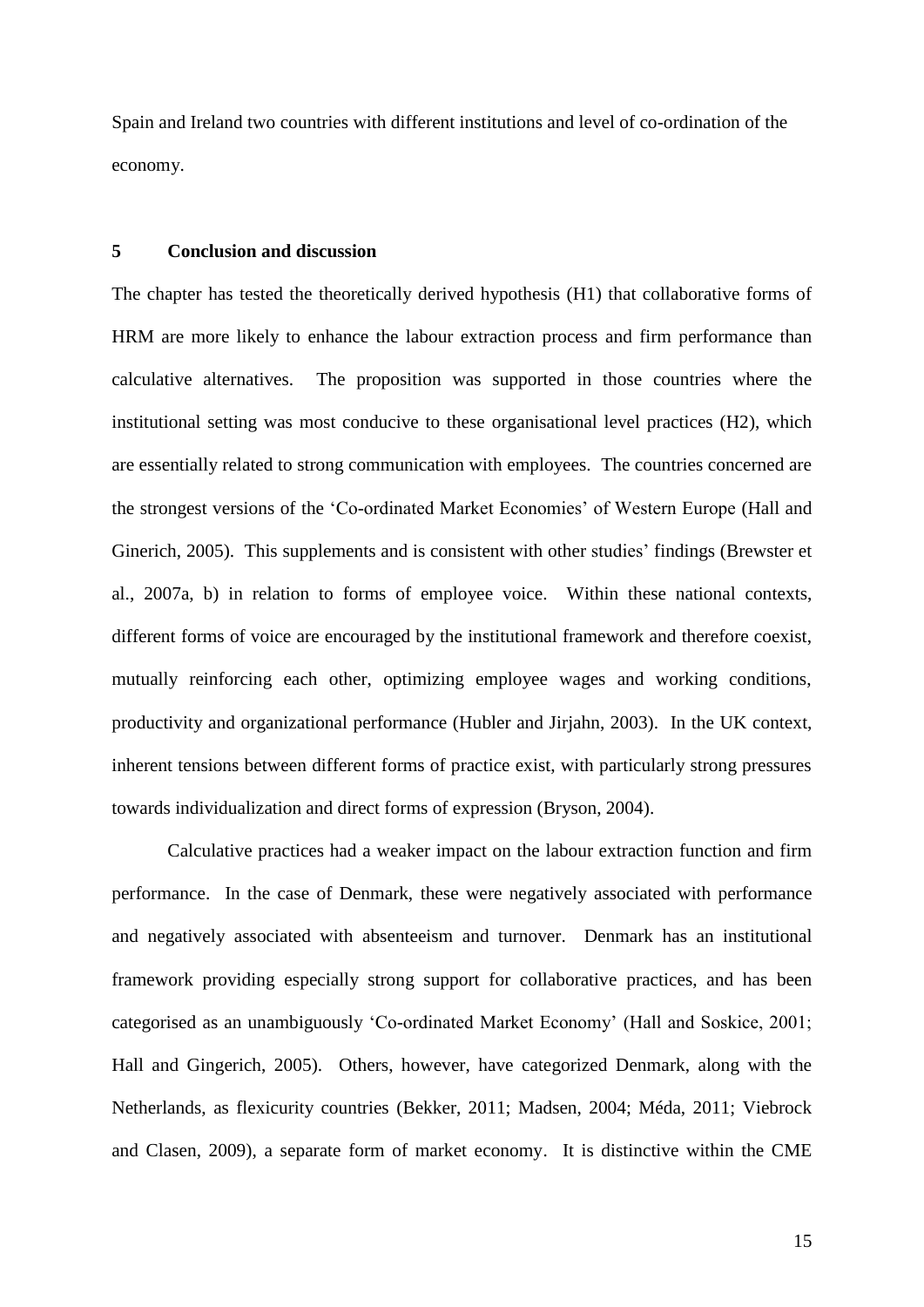category for its high degree of employer-union consensual decision taking, requiring relatively little state intervention for its maintenance (Due et al., 1994, 2000). This suggests that in a country with an especially strong institutional and normative disposition towards collaborative practices, the contrast between calculative practices and these contextual factors is so acute as to generate a counterproductive employee reaction and weaker firm performance.

We also tested the hypothesis (H3) that group-based practices might also generate improved employee-employer relationships and performance. The findings here are more mixed, but confirm and extend to other countries analyses, specifically to the German case (Addison et al., 2004; Singe and Croucher, 2005). Other strongly collaborative national contexts gave similar results. The mixed nature of the findings concerning group-based practices is to be expected given the wide range of contents subsumed under this heading. They also interact with other arrangements; their effectiveness is conditional on a wide range of factors, including how they are combined with other complementary approaches such as quality circles (Becker and Gerhart, 1996). Group-based practices were expected to give positive results in countries where they were strongly supported by the context and again, this was the case. In Sweden, such practices had a strong effect on absenteeism in relation to the UK reference group, possibly because of their content but equally possibly because of the way that they act in line with the particularly strong collaborative institutional framework (Whitley, 1999).

The limitations of this study are firstly that employee attitudes have not been directly tested and secondly that self-reported (subjective) measures of all the indicators are used. In the latter case, for reasons of confidentiality, the performance data cannot be matched with accounting data. However there is evidence of a strong correlation between managerial reports of firm performance and external, independent measures (Dess and Robinson, 1984;

16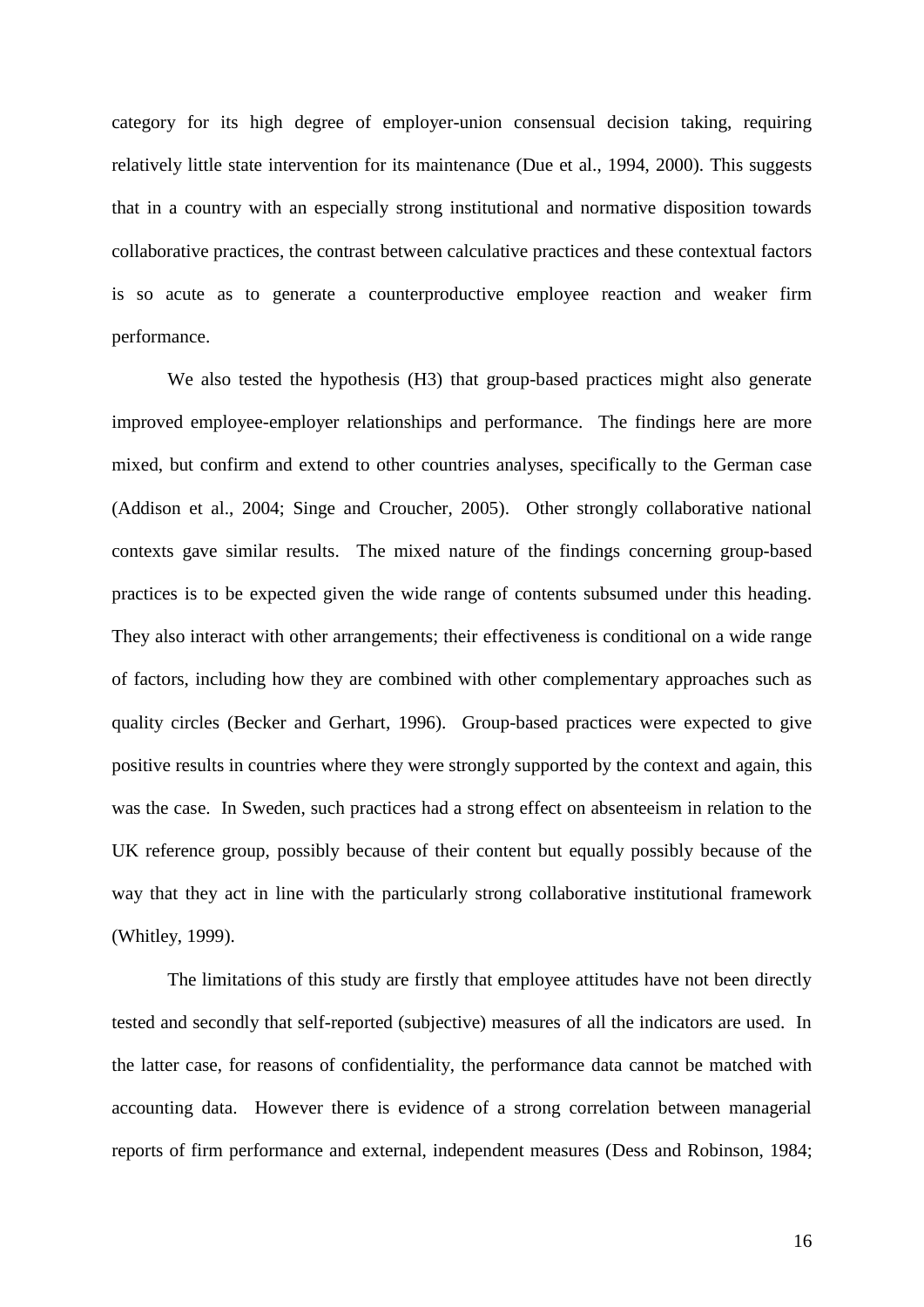Geringer and Herbert, 1991; Powell, 1992). Provided respondents are at a senior enough level (which is the case for the Cranet respondents), subjective and objective measures of performance converge and their relationships with independent variables are equivalent (Wall Mitchie, Patterson, Wood, Sheenhan, Clegg and West, 2004; c.f. Delaney and Huselid, 1996). Nonetheless, it would have been ideal to combine these with more objective measures as recommended by Wall et al. (2004). Future research could usefully address both of these limitations. In the first case, that of employee attitudes, there is a particular need not only to approach the issue by survey data but also to combine survey data with other data (which might helpfully be observationally-derived) that could demonstrate the mechanisms at work at organisational level.

Nevertheless, our findings have significant implications for political economy. First, they provide underpinning for the utility of the 'CME' concept itself, which has been criticised for a lack of differentiation (Allen, 2004; Amable, 2003), but which in respect of the employment practice-performance link appears to have some justification. On the other hand, the finding has a second consequence for the significance of the Varieties of Capitalism conceptualisation. Central to the Varieties of Capitalism formulation in its original form is the argument that particular national institutional configurations cannot be considered 'superior' to others. Rather, it is a question of the 'fit' between labour market practices, the mode of production ('Fordist' or 'flexible specialisation') at organisational level and the requirements of the markets being sold into that determine success in specific markets (Hall and Soskice, 2001). Becker (2007) has criticised the theory, suggesting that practices may be quite different from those envisaged by Hall and Soskice, but may nevertheless be 'equifunctional'. In this view, LMEs can perform as well as CMEs even in 'flexible specialisation' types of production if companies adopt 'equi-functional' practices. In short, companies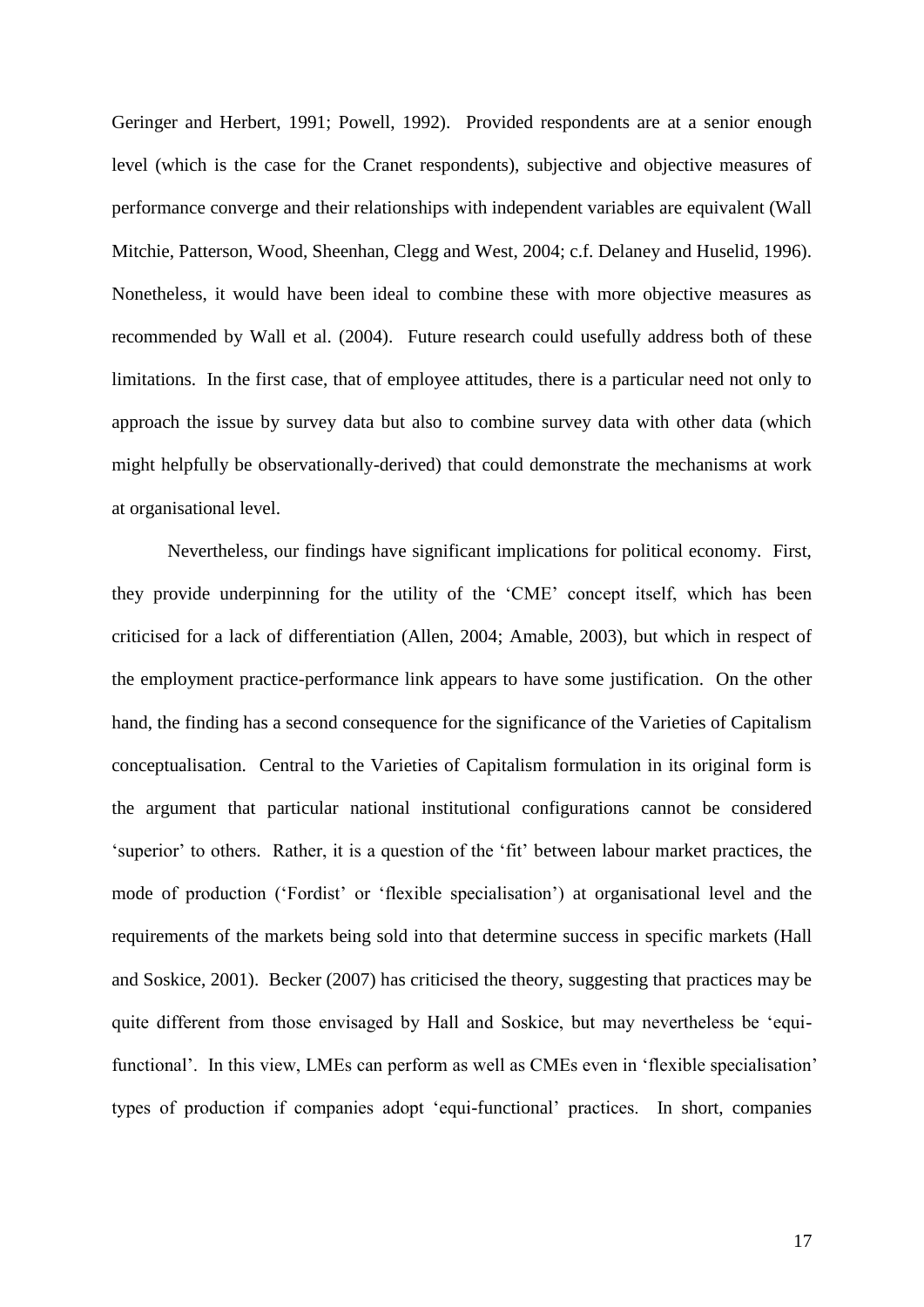operating in LMEs can succeed even in markets demanding high quality where they compensate for a lack of contextual support.

Our findings demonstrate that the CME model is superior in supporting productive efficiency at the organisational level. This is consistent with Panic (2007), who demonstrates that there are no macro-economic performance grounds for 'liberalising' European economies since the Scandinavian economies have performed comparatively well, especially in relation to LMEs. Our evidence supplements his by showing that the ways that CMEs encourage company level communications appear central to raising efficiency. All of this supports the EU policy of attempting to extend industrial communications policies across the EU, including to the LMEs (Britain and Ireland) and the new entrant countries via such measures as the Information and Consultation Directive. It also tends to support an argument that the weak transposition of the Directive into English law is inadequate and unlikely to foster the diffusion of collaborative practices (Hall, 2005).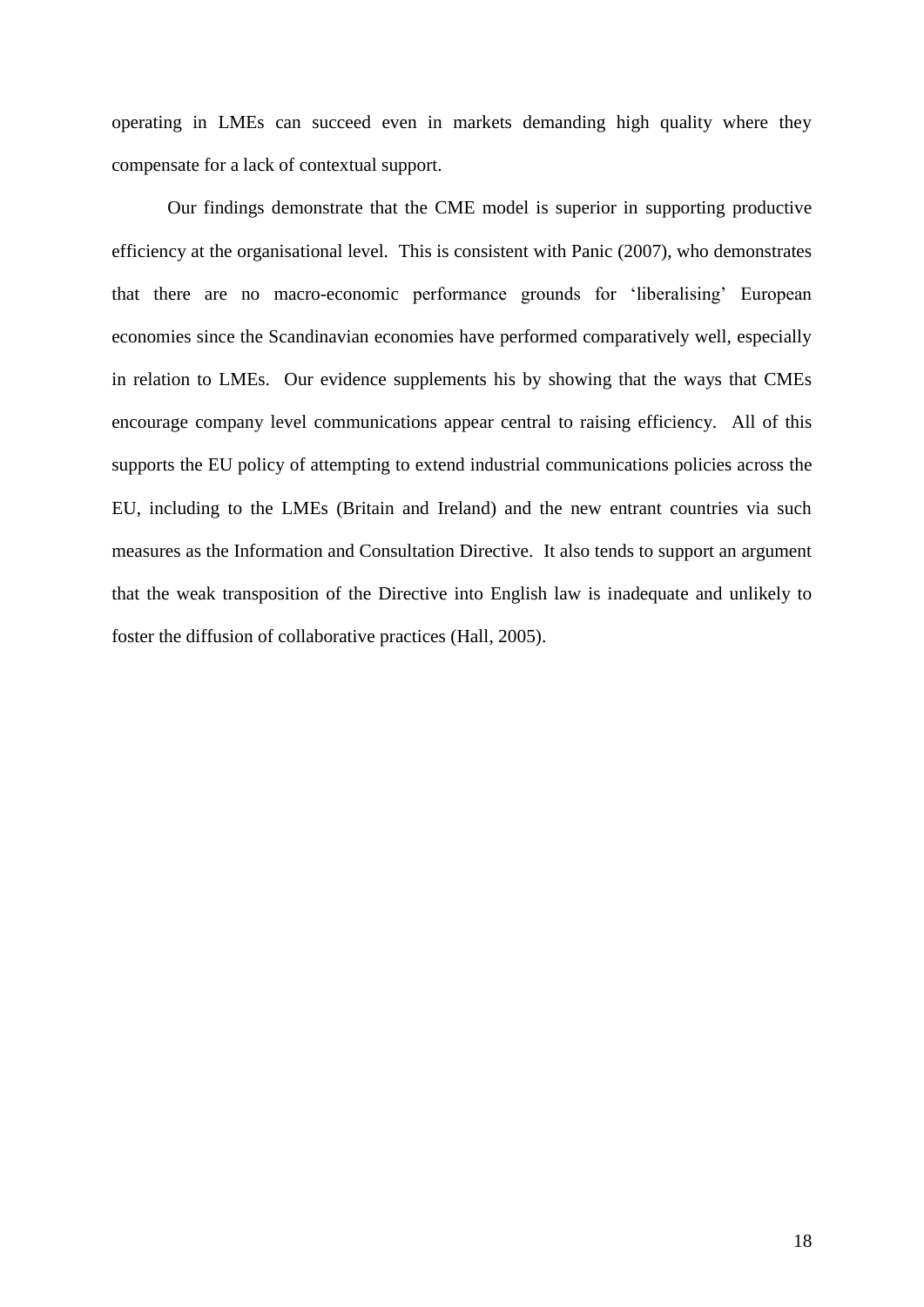### **References**

- Ackroyd, S. and P. Thompson (1999) Organizational Misbehaviour. London, Sage.
- Addison, J., C. Schnabel, and J. Wagner (2004) The course of research into the economic consequences of German works councils. British Journal of Industrial Relations 42(2), 255-281.
- Akerlof, G. (1982) Labor contracts as partial gift exchange. Quarterly Journal of Economics 97(4), 543-569.
- Allen, M. (2004) Varieties of capitalism: not enough variety. Socio-Economic Review 2(1), 87-108.
- Amable, B. (2003) The Diversity of Modern Capitalism. Oxford, Oxford University Press.
- Appelbaum, E., T. Bailey, P. Berg, and A.L. Kallenberg (2000) Manufacturing Advantage: Why High Performance Work Systems Pay Off. Ithaca, Cornell University Press.
- Bartelsman, E. and J. Hinloopen (2005), 'Unleashing Animal Spirits: Investment in ICT and Economic Growth', in L. Soete and B. terWeel (eds.), The Economics of the Digital Economy (Cheltenham: Edward Elgar), pp. 272-304.
- Becker, U. (2007) Open systemness and contested reference frames and change. A reformulation of the varieties of capitalism theory. Socio-Economic Review 5 (2), 261-286.
- Becker, G. and B. Gerhart (1996) The impact of HRM on organizational performance. Academy of Management Journal 39, 779-801.
- Bekker, S. (2011) Flexicurity. Explaining the development of a European concept, Nijmegen: Iskamp Drukkers.
- Baldamus, W.G. (1961) Efficiency and Effort: An Analysis of Industrial Administration. London,Tavistock.
- Bowles, S. (1985) The production process in a competitive economy: Walrasian, Neo-Hobbesian and Marxian models. American Economic Review 75 (1), 16-36.
- Brewster,C., Brookes, M., Croucher, R. and Wood, G. (2007) Collective and Individual Voice: Convergence in Europe? *International Journal of Human Resource Management.* 18 (7): 1246-1262
- Brewster, C., Wood, G. and Brookes, M. (2008) Similarity, Isomorphism or Duality: recent survey evidence on the HRM policies of Multinational Corporations *British Journal of Management* 19 (4): 320-342
- Brewster, C., G. Wood, R. Croucher and M. Brookes (2007) Are Works Councils a Threat to Trade Unions? A Comparative Analysis. Economic and Industrial Democracy 28(1), 49-77.
- Bryson, A. (2004) Managerial Responsiveness to Union and Nonunion Worker Voice in Britain. Industrial Relations 43(1), 213-241.
- Buchele, R. and J. Christensen (1999) Labor relations and productivity growth in advanced capitalist economies. Review of Radical Political Economies 31(1), 87-110.
- Cappelli, P. and D. Neumark (2001) Do high performance work systems improve establishment level outcomes? Industrial and Labor Relations Review 54(4), 737-775.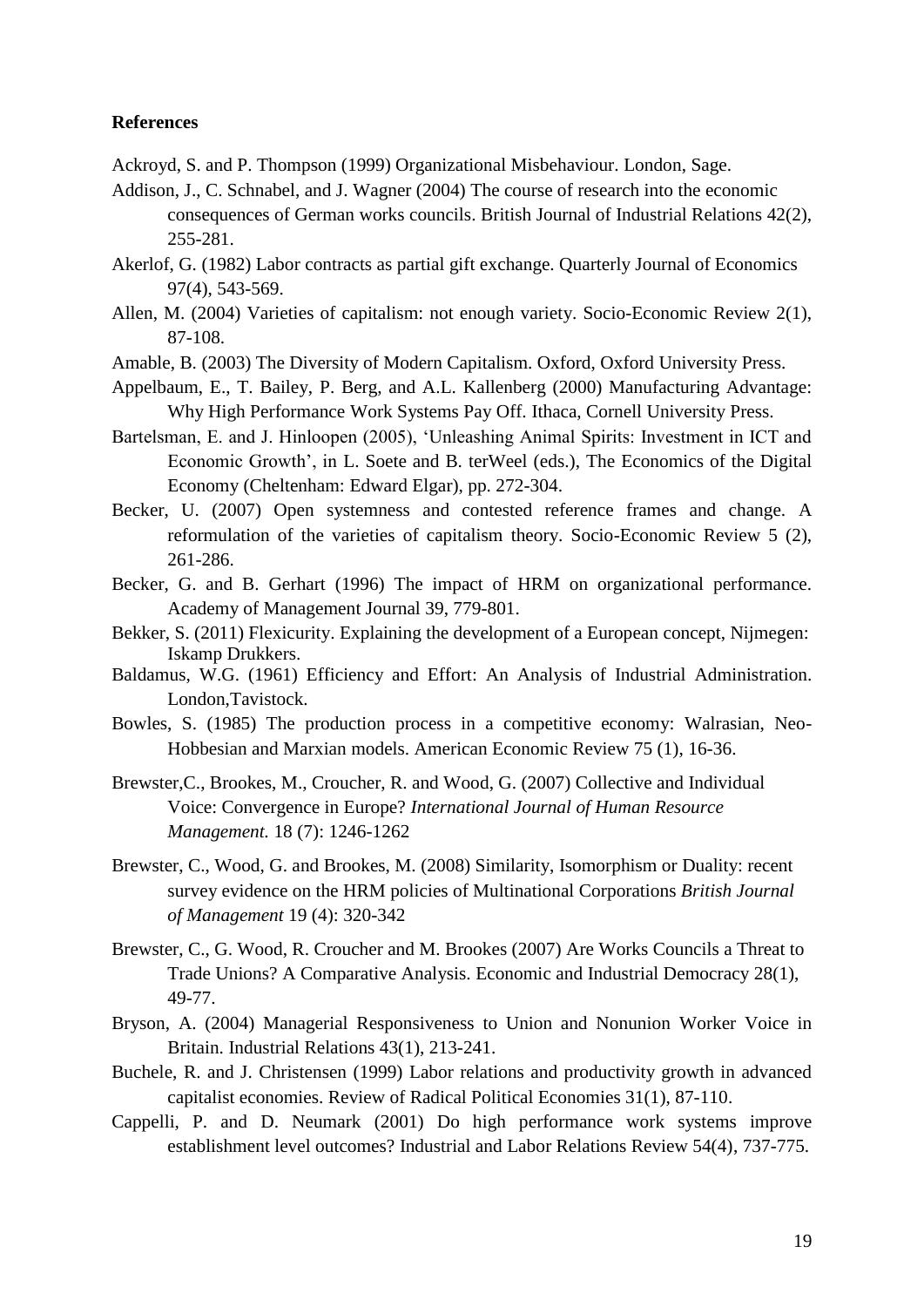- Creed, W.E.D. and R.E. Miles(1996) Trust in organizations: A conceptual framework linking organizational forms, managerial philosophies, and the opportunity costs of controls,pp.16-38. In Kramer, R.M. andT.R. Tyler(Eds.) Trust in Organizations: Frontiers of Theory and Research,California, Sage, Thousand Oaks.
- Cutcher-Gershenfeld, J. (1991) The impact on economic performance of a transformation in workplace relations. Industrial and Labor Relations Review 44(2), 241-260.
- Danford, A., M. Richardson, P. Stewart, S. Tailby, and M. Upchurch (2005) Partnership and the High Performance Workplace: Work and Employment Relations in the Aerospace Industry. Basingstoke, Palgrave Macmillan.
- Deakin, S., R. Hobbs, S. Konzelmann, and F. Wilkinson(2006) Anglo American corporate governance and the employment relationship: A case to answer?Socio-Economic Review 4, 155-174.
- Deelen, A., E. Jongen and S. Visser (2006), 'Employment Protection Legislation. Lessons from Theoretical and Empirical Studies for the Dutch Case', Document No 135 (CentraalPlan Bureau CPB).
- Delaney, J. and Huselid, M. (1996), 'The Impact of Human Resource Practices on Perceptions of Organizational Performance', *Academy of Management Journal*, Vol. 39, no. 4, pp. 949-969).
- Dess, G.G. and Robinson, R.B. (1984), 'Measuring Organizational Performance in the Absence of Objective Measures',*StrategicManagement Journal*, Vol.5, No. 3, pp. 265-73.
- Drago, R. and R. Perlman (1989) Supervision and high wagesas competing incentives: A basis for labour segmentation theory. In Drago, R. and R. Perlman (Eds.) Microeconomic Issues in Labour Economics: New Approaches. New York, Harvester Press.
- Due, J., J.S. Madsen, C.S. Jensen, and L.K. Petersen (1994)The Survival of the Danish Model. Copenhagen, DJØF.
- Due, J., J.S. Madsen, and C.S. Jensen(2000) The 'September Compromise': a strategic choice by Danish employers in 1899. Historical Studies in Industrial Relations 10, 43-70.
- Farndale, E., Brewster, C. and Poutsma, E. (2008) Co-ordinated vs liberal market HRM: the impact of institutionalisation on multinational firms *International Journal of Human Resource Management* 19 (11): 2004-2023
- Fredman, S. (2006) Transformation or dilution: Fundamental rights in the European social space. European Law Journal 12, 41-60.
- Geringer, M. and Herbert,L. (1991), 'Measuring Performance of International Joint Ventures', Journal of International Business Studies, Vol. 28, no. 4: 249-263.
- Godard, J. (2004) A critical assessment of the high-performance paradigm. British Journal of Industrial Relations 42(2), 349-378.
- Goergen, M., Chahine,S., Brewster, C. and Wood, G. (forthcoming) Trust, Owner Rights, Employees and Firm Performance
- Gooderham, P., O. Nordhaug, and K. Ringdal(1999) Institutional and rational determinants of organizational practices: Human resource management in European firms. Administrative Science Quarterly 44, 507-531.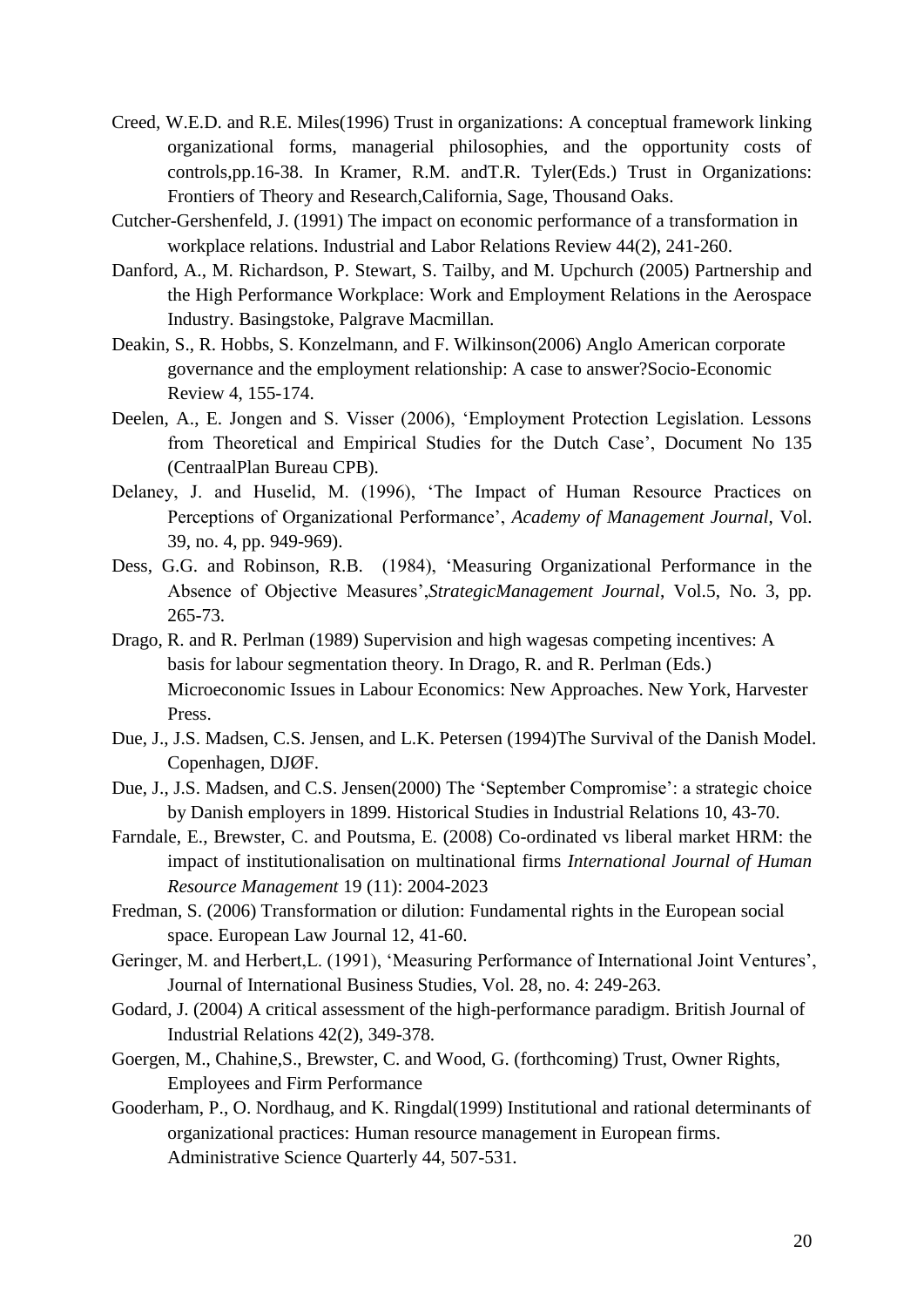- Gooderham, P., O. Nordhaug, and K. Ringdal(1998) When in Rome, do they do as Romans? HRM practices of US subsidiaries in Europe. Management International Review 38, 47-63.
- Gooderham, P. and O.Nordhaug (2003) International management: Cross-Boundary Challenges. Oxford, Blackwell.
- Gordon, D. (1994) Bosses of different stripes: A cross-national perspective on monitoring and supervision. American Economic Review 84(2), 375-379.
- Guest, D., J. Mitchie, M. Sheehan, and N. Conway (2003) A UK study of the relationship between human resource management and corporate performance. British Journal of Industrial Relations 41(2), 291-314.
- Guthrie, J.P., D.K. Datta, and P.M. Wright(2004) Peeling back the onion. Competitive advantage through people and test of a causal model. Cornell Centre for Advanced HR Studies, Working Paper 04-09, Cornell University.
- Hall, M. (2005) Assessing the information and consultation of employees regulations. Industrial Law Journal 34(2), 103-126.
- Hall, P.A. and D. Soskice (2001) Varieties of Capitalism: The Institutional Foundations of Competitive Advantage (Eds.). Oxford, Oxford University Press.
- Hall, P.A. and D.W. Gingerich(2005) Varieties of capitalism and institutional complementarities in the macroeconomy.MPifG Discussion Paper 04/5. Cologne, Max Planck Institute.
- Harcourt, M. andG. Wood(2007)The importance of employment protection for skill development in coordinated market economies. European Journal of Industrial Relations 13(2),141-160.
- Harrison, R. (1993) Concepts and issues in human resource management, pp. 35-66. In Harrison, R. (Ed.) Human Resource Management: Issues and Strategies. Wokingham, Addison-Wesley.
- Hoff, A. (2002) Vertrauensarbeitszeit: Einfach Flexible Arbeiten.Wiesbaden, Gabler Verlag.
- Hubler, O. and Jirjahn, U. (2003) Works Councils and Collective Bargaining in Germany: The Impact on Productivity and Wages. Scottish Journal of Political Economy 50(4), 471-492.
- Huselid, M.A. (1995) The impact of human resource management practices on turnover, productivity, and corporate financial performance. The Academy of Management Journal 38(3), 635-672.
- Lane, C. (2000) Globalization and the German model of capitalism erosion or survival? British Journal of Sociology 51(3), 207-234
- Lane, C. (2003) Changes in Corporate Governance of German Corporations: convergence to the Anglo-American model?Competition and Change 7(2-3),79-100.
- Legge, K. (2005) Human Resource Management: Rhetoric and Realities. London, MacMillan.
- Levine, D.I. and L. D'Andrea Tyson (1990) Participation, productivity and the firm's environment. In Blinder, A.S. (Ed.) Paying for Productivity: A Look at the Evidence. Washington, DC, Brookings Institution.
- MacInnes, J., P. Cressey, and J. Eldridge(1985) Just Managing: Authority and Democracy in Industry. Milton Keynes, Open University Press.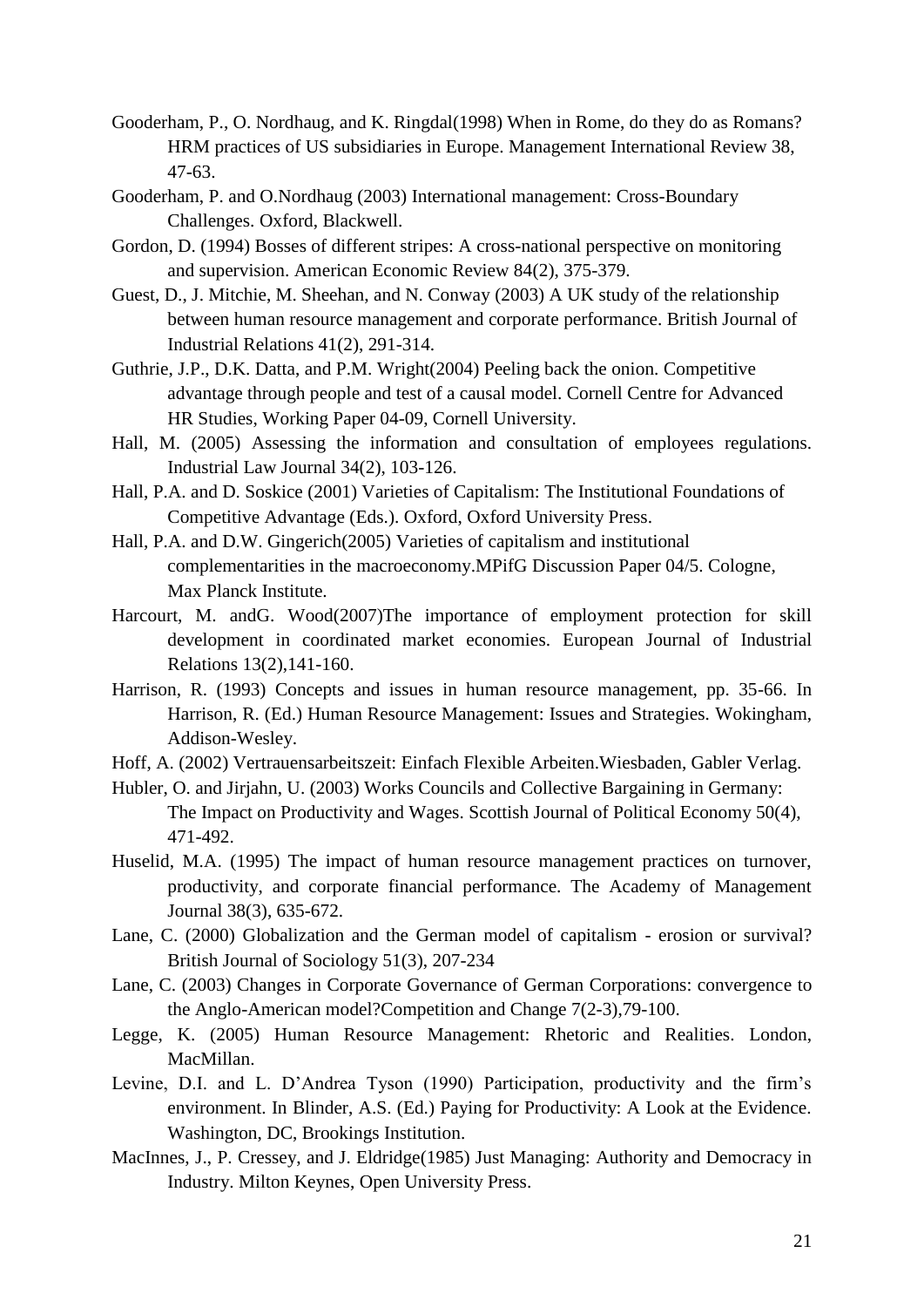Madsen, P.K. (2004) The Danish model of 'flexicurity'.Transfer, 10 (2), 187-216.

- Martens, H. (1999) Auslaufmodell oder Reformkonzept für die Teilhabegesellschaft? Soziale Welt 1/1999, 67-86.
- Méda, D. (2011) 'Post-face: La flexibilité peut-elle encore constituer une ambition pourl'Europe' in *Formation emploi*, no. 113 : 97-109.
- Mokken, R. and C. Lewis (1982) A nonparametric approach to the analysis of dichotomous item responses.Applied Psychological Measurement 6, 417-430.
- Naastepad C.W.M. and S. Storm (2006) [The innovating firm in a societal context: Labor](http://www.tbm.tudelft.nl/live/pagina.jsp?id=ad4be6bd-843d-4a76-a8f2-54c034d16d98&lang=nl&binary=/doc/ch91.pdf)[management relations and labor productivity,](http://www.tbm.tudelft.nl/live/pagina.jsp?id=ad4be6bd-843d-4a76-a8f2-54c034d16d98&lang=nl&binary=/doc/ch91.pdf) Ch. 9, pp. 170-191. In Verburg, R.M., J.R. Ortt, and W.M. Dicke (Eds.) Managing Technology and Innovation, London, Routledge.
- Osterman, P. (1994) Supervision, discretion, and work organization. American Economic Review 84(2), 380-384.
- Panic, M. (2007) Does Europe need neoliberal reforms? Cambridge Journal of Economics31(1), 145-169.
- Paauwe, J. (2009) HRM and performance: Achievements, methodological issues and prospects. *Journal of Management Studies*, 46(1), 129-142.
- Powell, M. (1991), 'Towards a Dynamic Theory of Strategy', Strategic Management Journal, Vol. 13, no. 7, pp. 119-134
- Singe, I. andR. Croucher(2005)US multi-nationals and the German industrial relations system. Management Review 16(1), 123-137.
- Sjitsma, K., P. Debets, and I.W. Molenaar (1990) Mokken scale analysis for polytomous items: Theory, a computer program and an empirical application. Quality and Quantity 24, 173-188.
- Stavrou, E., Brewster, C. and Charalambous, C. (2010) Human Resource Management and firm performance in Europe through the lens of business systems: best fit, best practice or both?*International Journal of Human Resource Management* 21 (7): 933- 962
- Tzafrir, S. (2005) The relationship between trust, HRM practices and firm performance. International Journal of Human Resource Management 16(9), 1600-1622.
- Viebrock, E. & J. Clasen (2009) 'Flexicurity and welfare reform: a review', *Socio-Economic Review* 7 (2): 305-331.
- Wall, T.D., J. Mitchie, M. Patterson, S.J. Wood, N. Sheenhan, C.W. Clegg, and M. West(2004) On the validity of subjective measures of company performance. Personnel Psychology 57, 95-118.
- Whitley, R.(1999) Divergent Capitalisms. Oxford, Oxford University Press
- Wright, P.M. and J.J. Haggerty (2005) Missing variables in theories of strategic HRM. Management Revue 16(2), 164-173.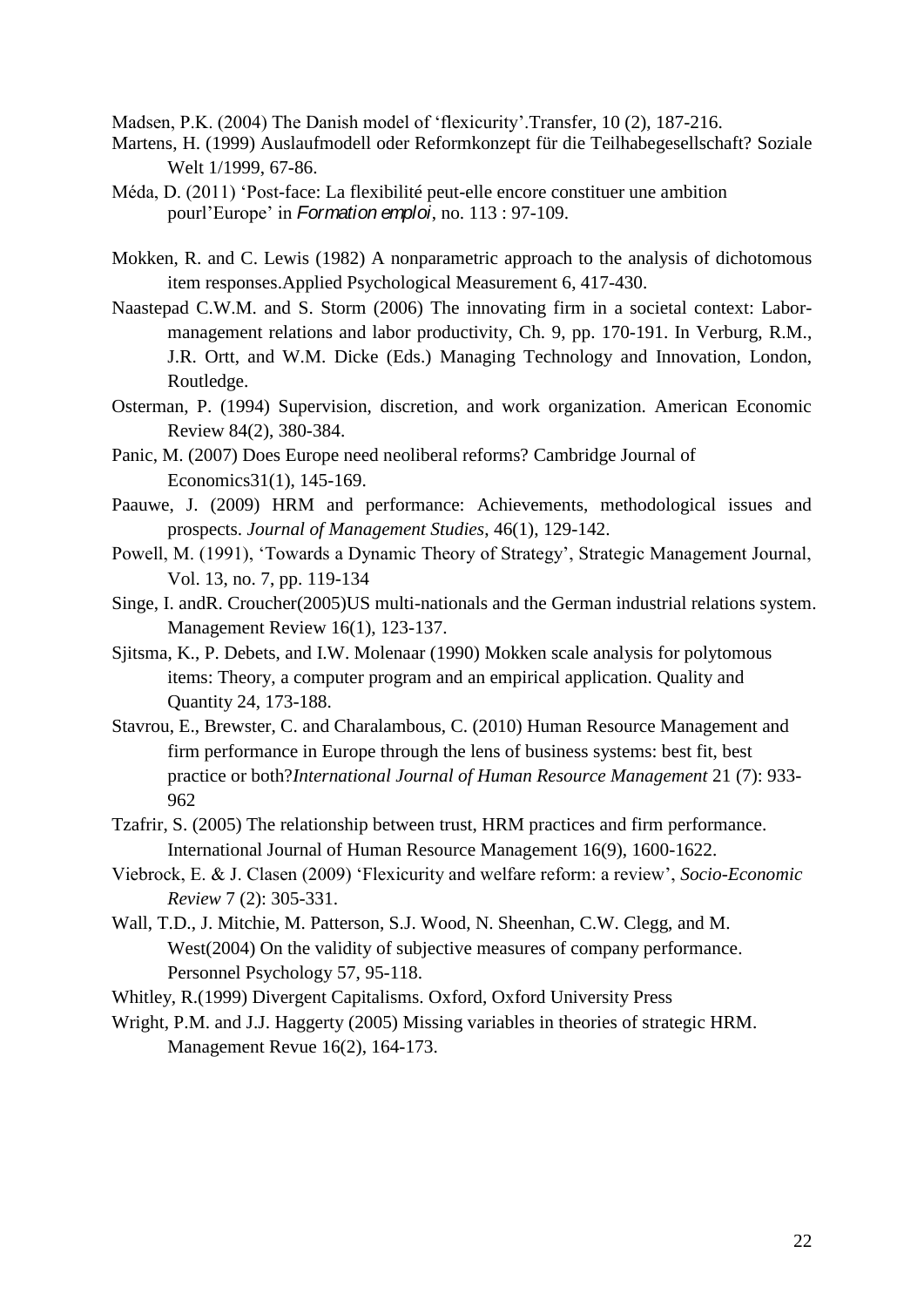**Table1Calculative and Collaborative LMPs**

| <b>Calculative:</b>                                   | <b>Collaborative:</b>                              |
|-------------------------------------------------------|----------------------------------------------------|
| <b>Individual and formal</b>                          | Mission, briefings, communication                  |
| Individual performance appraisals for                 | Written <i>mission</i> statement                   |
| managers                                              |                                                    |
| <i>Individual</i> performance appraisals for          | Formal <i>briefings</i> about company strategy for |
| professional/technical staff                          | managers                                           |
| <i>Individual</i> performance appraisals for clerical | Formal <i>briefings</i> about company strategy for |
| staff                                                 | professional/technical staff                       |
| <i>Individual</i> performance appraisals for manual   | Formal <i>briefings</i> about company strategy for |
| staff                                                 | clerical staff                                     |
| <i>Individual</i> reward systems (merit pay and       | Formal <i>briefings</i> about company strategy for |
| performance related pay) for managers                 | manual staff                                       |
| <i>Individual</i> reward systems (merit pay and       | Written <i>communication</i> policy with employees |
| performance related pay) for                          |                                                    |
| professional/technical staff                          |                                                    |
| Individual reward systems (merit pay and              |                                                    |
| performance related pay) for clerical staff           |                                                    |
| Individual reward systems (merit pay and              |                                                    |
| performance related pay) for manual staff             |                                                    |
| <b>Formal</b> evaluation of personnel training        |                                                    |
| immediately after training                            |                                                    |
| Formal evaluation of training some months             |                                                    |
| later                                                 |                                                    |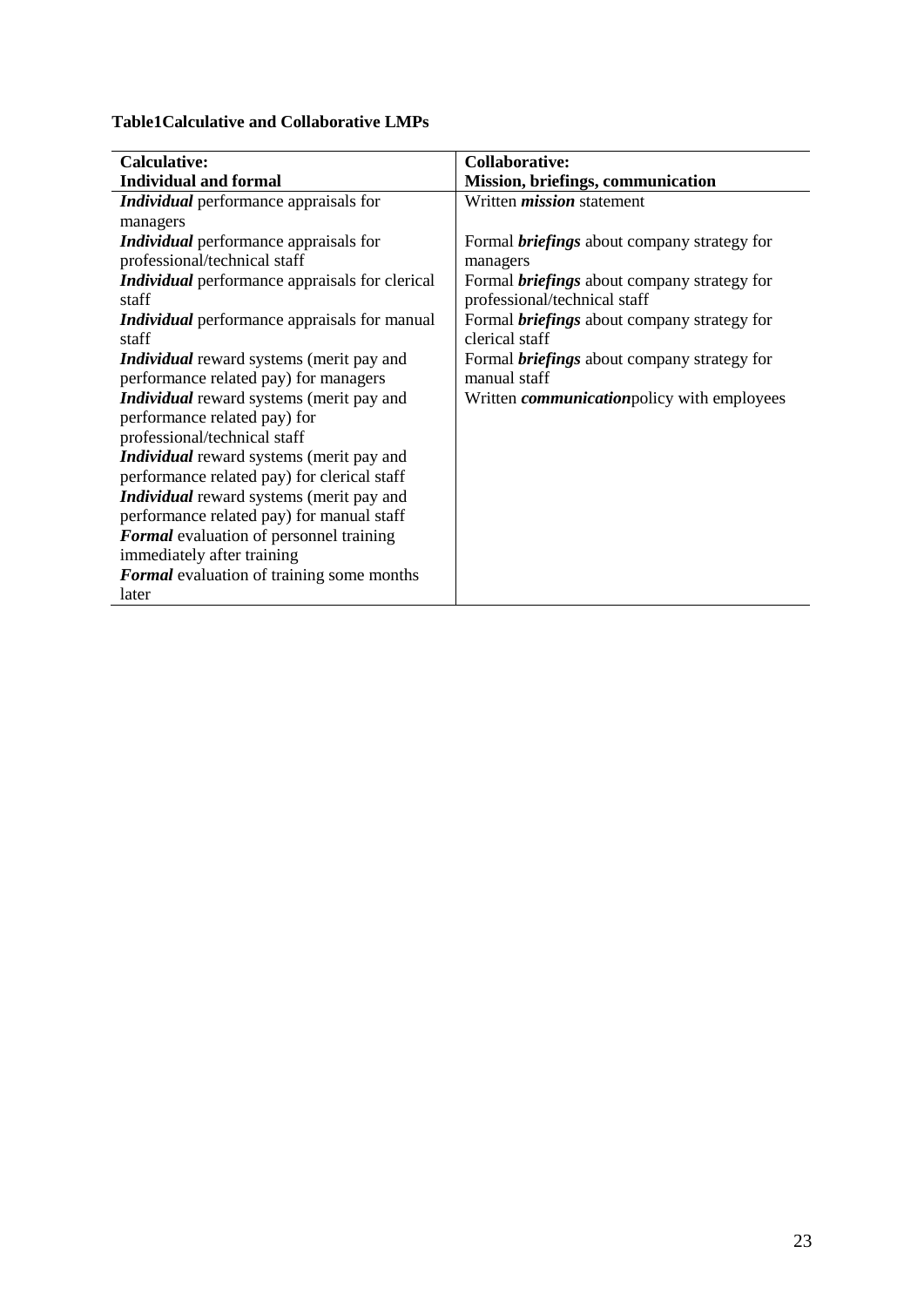# **Table 2 Performance and LMPs scales**

| <b>Scale/Variable</b>                        | <b>MSP</b>     |             | <b>Alpha</b> |
|----------------------------------------------|----------------|-------------|--------------|
|                                              | <b>Mean</b>    | $\mathbf H$ |              |
| Performance scale (perf)                     |                | 0.45        | 0.76         |
| Profitability between 3 and 1 (high-low)     | 2.13           | 0.43        | 0.71         |
| Productivity between 3 and 1 (high-low)      | 2.21           | 0.49        | 0.69         |
| Service quality between 3 and 1 (high-low)   | 2.45           | 0.44        | 0.74         |
| Product to market between 3 and 1 (high-low) | 2.06           | 0.50        | 0.68         |
| Innovation between 3 and 1 (high-low)        | 2.10           | 0.40        | 0.73         |
| Calculative scale (calc)                     |                | 0.64        | 0.71         |
| Individual rewards: manual                   | 0.15           | 0.84        | 0.69         |
| Individual rewards: clerical                 | 0.28           | 0.87        | 0.68         |
| Individual rewards: professionals            | 0.41           | 0.87        | 0.69         |
| Individual rewards: managers                 | 0.66           | 0.82        | 0.71         |
| Performance appraisal: manual                | 0.47           | 0.46        | 0.68         |
| Performance appraisal: clerical              | 0.60           | 0.62        | 0.65         |
| Performance appraisal: professionals         | 0.65           | 0.66        | 0.65         |
| Performance appraisal: managers              | 0.67           | 0.56        | 0.67         |
| Formal evaluation: immediate                 | 0.52           | 0.36        | 0.70         |
| Formal evaluation: later                     | 0.32           | 0.43        | 0.71         |
| Collaborative scale (coll)                   |                | 0.63        | 0.70         |
| Strategy briefings: manual                   | 0.36           | 0.88        | 0.57         |
| Strategy briefings: clerical                 | 0.47           | 0.84        | 0.54         |
| Strategy briefings: professionals            | 0.62           | 0.76        | 0.59         |
| <b>Strategy briefings: managers</b>          | 0.96           | 0.67        | 0.71         |
| Written mission statement                    | 0.80           | 0.36        | 0.71         |
| Communication policy                         | 0.77           | 0.30        | 0.73         |
| Group-practices scale (grpr)                 | $\overline{a}$ | 0.57        | 0.71         |
| Joint consultative committee                 | 0.56           | 0.30        | 0.75         |
| Employee share options: manual               | 0.15           | 0.56        | 0.68         |
| Employee share options: clerical             | 0.16           | 0.53        | 0.68         |
| Employee share options: professionals        | 0.19           | 0.49        | 0.68         |
| Profit sharing: manual                       | 0.20           | 0.58        | 0.66         |
| Profit sharing: clerical                     | 0.24           | 0.63        | 0.66         |
| Profit sharing: professionals                | 0.29           | 0.65        | 0.66         |
| Group bonus: manual                          | 0.21           | 0.61        | 0.70         |
| Group bonus: clerical                        | 0.20           | 0.66        | 0.69         |
| Group bonus: professionals                   | 0.21           | 0.68        | 0.69         |

Notes: MSP denotes Mokken Scaling Program. H is Loevinger's coefficient of homogeneity (weighted); all H-coefficients are significantly different from zero at the 0.001 level. Alpha is Cronbach's alpha measure of reliability.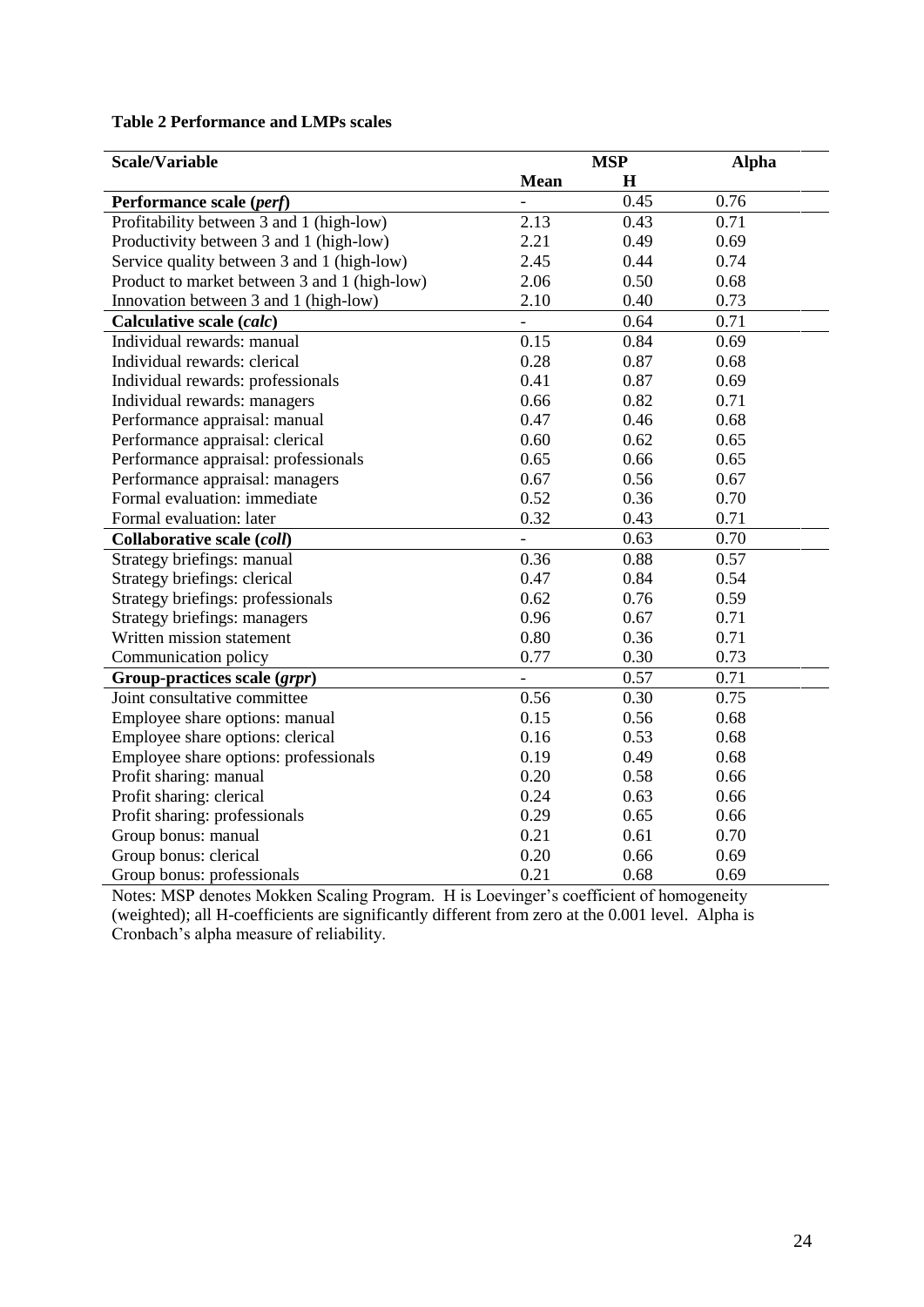| <b>Variable</b>    | <b>Description</b>                                | <b>Mean</b> | S.d.  |
|--------------------|---------------------------------------------------|-------------|-------|
| perf               | Performance composite index ranging between 5     | 10.97       | 2.30  |
|                    | and 15 (low-high)                                 |             |       |
| absc               | Average number of days of absence per             | 7.95        | 6.52  |
|                    | employee per year                                 |             |       |
| turn               | Employee turnover at firm level in percent per    | 8.24        | 10.58 |
|                    | year                                              |             |       |
| $w^d$              | Percentage of labour cost in total operating cost | 38.98       | 21.36 |
| S                  | Ratio of managers to employees in percent         | 9.10        | 9.20  |
| lfsize             | Log of firm size (total labour force)             | 6.05        | 1.20  |
| lfage              | Log of firm age (years)                           | 3.66        | 0.91  |
| eage45             | Percentage of labour force 45 years of age or     | 32.87       | 18.76 |
|                    | older                                             |             |       |
| eedugr             | Percentage of labour force with graduate or post- | 23.11       | 16.77 |
|                    | graduate education                                |             |       |
| market             | Index of market conditions and business cycle     | 1.61        | 0.70  |
|                    | development ranging between 1 and 3               |             |       |
|                    | (recession-expansion)                             |             |       |
| calc               | Calculative LMPs composite index ranging          | 4.65        | 2.23  |
|                    | between 0 and 10                                  |             |       |
| coll               | Collaborative LMPs composite index ranging        | 3.97        | 1.62  |
|                    | between 0 and 6                                   |             |       |
| grpr               | Group-based LMPs composite index ranging          | 4.24        | 2.05  |
|                    | between 0 and 10                                  |             |       |
| Manufacturing      | Manufacturing industries dummy variable           | 0.50        | 0.79  |
| Construction       | Construction industries dummy variable            | 0.04        | 0.20  |
| Transportation     | Transportation industries dummy variable          | 0.06        | 0.24  |
| Bank and finance   | Banking and finance services industries dummy     | 0.09        | 0.29  |
|                    | variable                                          |             |       |
| Personal services  | Personal services industries dummy variable       | 0.01        | 0.11  |
| Other industries   | Other industries dummy variable                   | 0.30        | 0.46  |
| Foreign subsidiary | Dummy variable which is 1 if the firm is a        | 0.30        | 0.46  |
|                    | foreign subsidiary and 0 otherwise                |             |       |
| UK                 | UK dummy variable                                 | 0.14        | 0.34  |
| France             | France dummy variable                             | 0.08        | 0.26  |
| Germany            | Germany dummy variable                            | 0.15        | 0.35  |
| Sweden             | Sweden dummy variable                             | 0.04        | 0.21  |
| Spain              | Spain dummy variable                              | 0.06        | 0.23  |
| Denmark            | Denmark dummy variable                            | 0.08        | 0.27  |
| Norway             | Norway dummy variable                             | 0.13        | 0.34  |
| Ireland            | Ireland dummy variable                            | 0.11        | 0.31  |
| Finland            | Finland dummy variable                            | 0.11        | 0.31  |
| Austria            | Austria dummy variable                            | 0.05        | 0.23  |
| Belgium            | Belgium dummy variable                            | 0.05        | 0.22  |

**Table 3 Summary statistics of regression variables**

Note: Number of observations used in calculating summery statistics is 1045 except for *absc* and *turn* where number of observations is 779 and 965, respectively.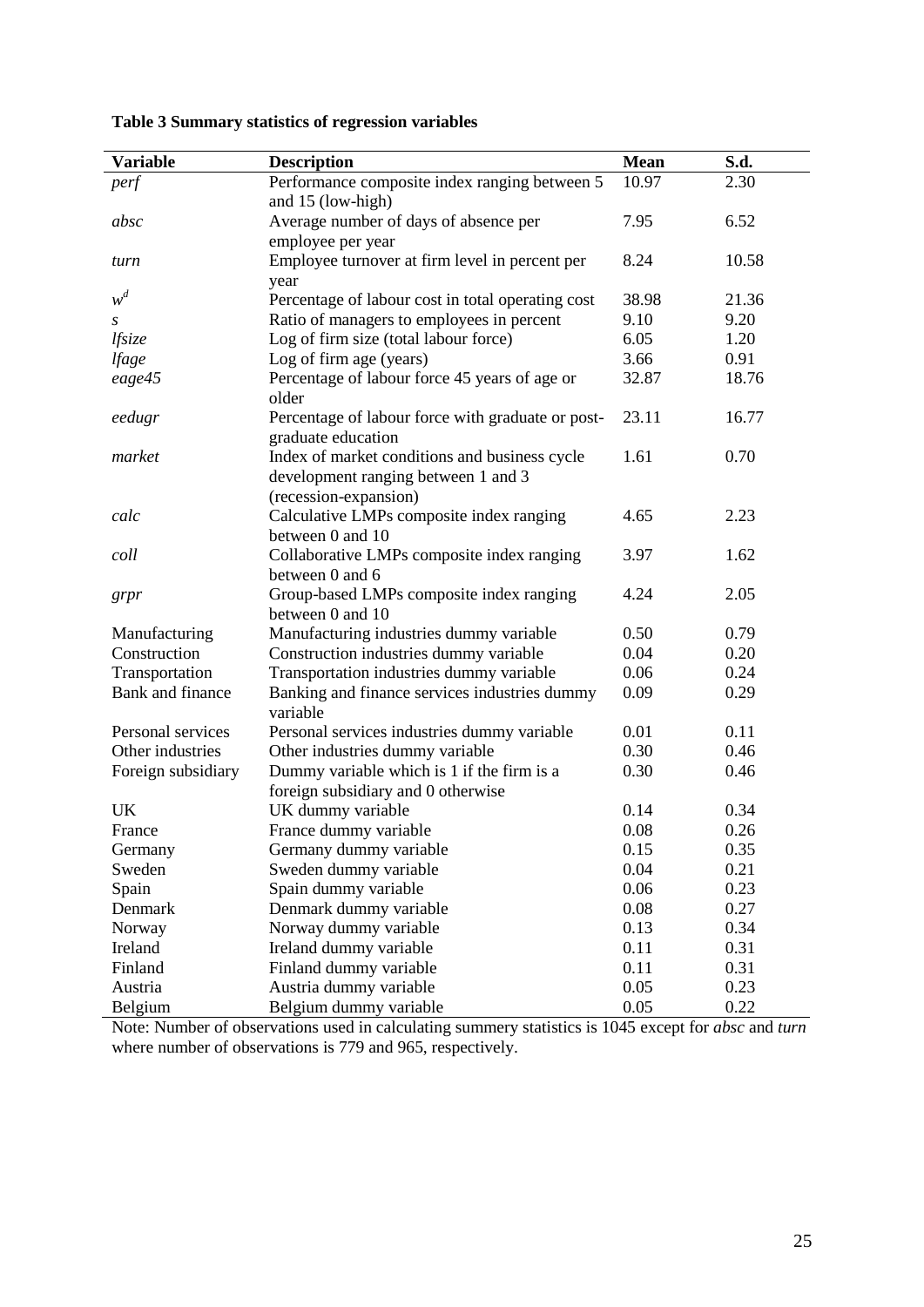|  |  | Table 4a Regression analysis of firm performance |
|--|--|--------------------------------------------------|
|  |  |                                                  |

| <b>Variable</b>        | (1)             | (2)             | (3)             | (4)             |
|------------------------|-----------------|-----------------|-----------------|-----------------|
| $w^d$                  | $-0.019(0.003)$ | $-0.018(0.004)$ | $-0.017(0.004)$ | $-0.015(0.004)$ |
| $\boldsymbol{S}$       | 0.006(0.008)    | 0.006(0.009)    | 0.006(0.009)    | 0.007(0.009)    |
| lfsize                 | 0.025(0.059)    | 0.077(0.064)    | 0.0049(0.064)   | 0.016(0.065)    |
| <i>lfage</i>           | $-0.204(0.082)$ | $-0.167(0.084)$ | $-0.153(0.084)$ | $-0.155(0.084)$ |
| eage45                 | $-0.004(0.004)$ | $-0.003(0.004)$ | $-0.003(0.004)$ | $-0.003(0.004)$ |
| eedugr                 | 0.004(0.003)    | 0.006(0.003)    | 0.005(0.003)    | 0.004(0.003)    |
| market                 | 0.182(0.102)    | 0.206(0.103)    | 0.202(0.103)    | 0.194(0.102)    |
| calc                   |                 |                 | 0.063(0.032)    | 0.056(0.032)    |
| coll                   |                 |                 | 0.075(0.045)    | 0.066(0.047)    |
| grpr                   |                 |                 |                 | 0.102(0.039)    |
| Construction           |                 | 0.329(0.361)    | 0.402(0.361)    | 0.445(0.360)    |
| Transportation         |                 | $-0.187(0.309)$ | $-0.129(0.361)$ | $-0.080(0.308)$ |
| Bank and finance       |                 | $-0.229(0.274)$ | $-0.261(0.273)$ | $-0.249(0.272)$ |
| Personal services      |                 | 0.455(0.632)    | 0.427(0.631)    | 0.436(0.629)    |
| Other industries       |                 | $-0.300(0.182)$ | $-0.278(0.182)$ | $-0.202(0.184)$ |
| France                 |                 | $-0.709(0.360)$ | $-0.635(0.328)$ | $-0.727(0.338)$ |
| Germany                |                 | 0.297(0.272)    | 0.145(0.277)    | 0.077(0.277)    |
| Sweden                 |                 | $-0.500(0.380)$ | $-0.581(0.380)$ | $-0.526(0.379)$ |
| Spain                  |                 | $-0.260(0.353)$ | $-0.158(0.355)$ | $-0.188(0.357)$ |
| Denmark                |                 | 0.014(0.322)    | 0.075(0.324)    | 0.167(0.325)    |
| Norway                 |                 | $-0.134(0.279)$ | $-0.020(0.285)$ | $-0.041(0.285)$ |
| Ireland                |                 | 0.023(0.302)    | 0.087(0.302)    | 0.158(0.302)    |
| Finland                |                 | $-0.001(0.289)$ | 0.036(0.302)    | 0.063(0.302)    |
| Austria                |                 | 0.802(0.355)    | 0.885(0.356)    | 0.943(0.355)    |
| Belgium                |                 | 0.315(0.364)    | 0.281(0.363)    | 0.355(0.364)    |
| Control for subsidiary | Yes             | Yes             | Yes             | Yes             |
| Controls for reporter  | Yes             | Yes             | Yes             | Yes             |
| $\overline{R}^2$       | 0.24            | 0.28            | 0.32            | 0.35            |
| Number observations    | 1045            | 1045            | 1045            | 1045            |

Note: In the table each column shows coefficients and standard errors in parenthesis. Coefficients in bold denote significance at 10% level or better. Reference country is the UK and reference industry is manufacturing.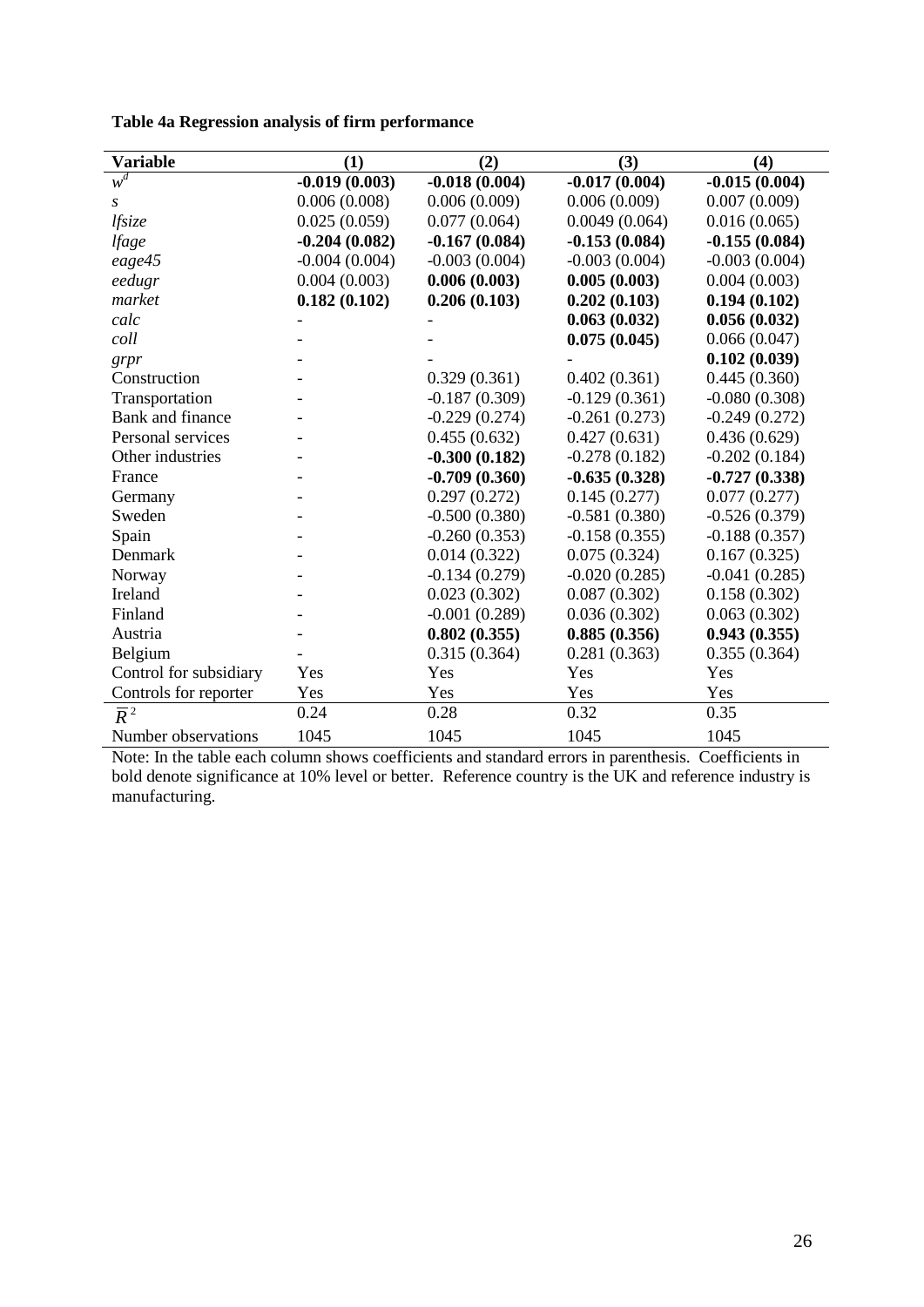**Table 4b Regression analysis of firm performance: cross effects**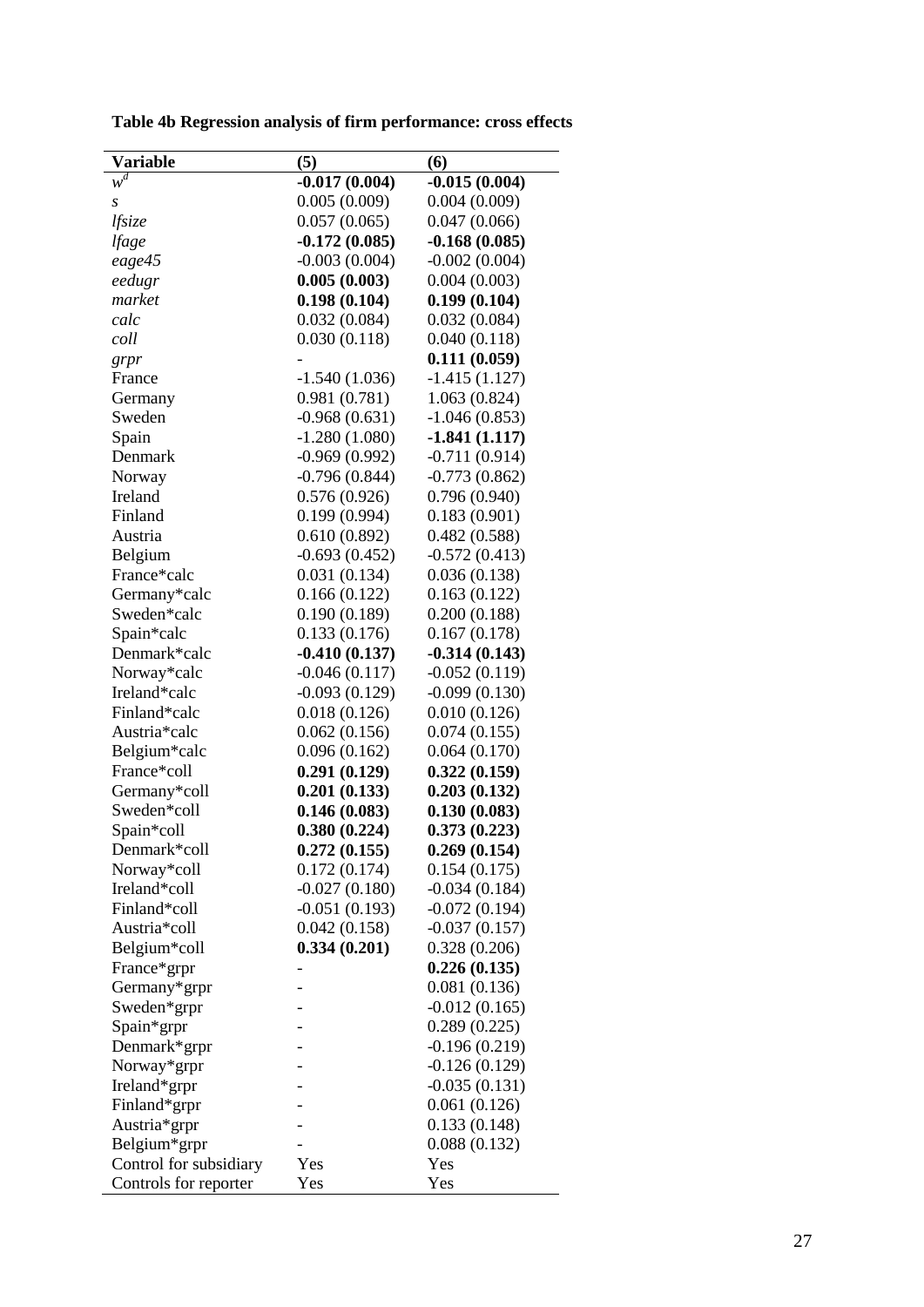| $\overline{p}^2$    | 0.39 | 0.43 |  |
|---------------------|------|------|--|
| Number observations | 1045 | 1045 |  |

 $R^2$ <br>  $R^2$ <br>  $R^2$ <br>  $R^2$ <br>  $R^2$ <br>  $R^2$ <br>  $R^2$ <br>  $R^2$ <br>  $R^2$ <br>  $R^2$ <br>  $R^2$ <br>  $R^2$ <br>  $R^2$ <br>  $R^2$ <br>  $R^2$ <br>  $R^2$ <br>  $R^2$ <br>  $R^2$ <br>  $R^2$ <br>  $R^2$ <br>  $R^2$ <br>  $R^2$ <br>  $R^2$ <br>  $R^2$ <br>  $R^2$ <br>  $R^2$ <br>  $R^2$ <br>  $R^2$ <br>  $R^2$ <br>  $R^2$ <br>  $R^2$ <br>  $R^2$ Note: In the table each column shows coefficients and standard errors in parenthesis. Coefficients in bold denote significance at 10% level or better. Industry dummies are included in all regressions but results are not reported. Reference country is the UK and reference industry is manufacturing.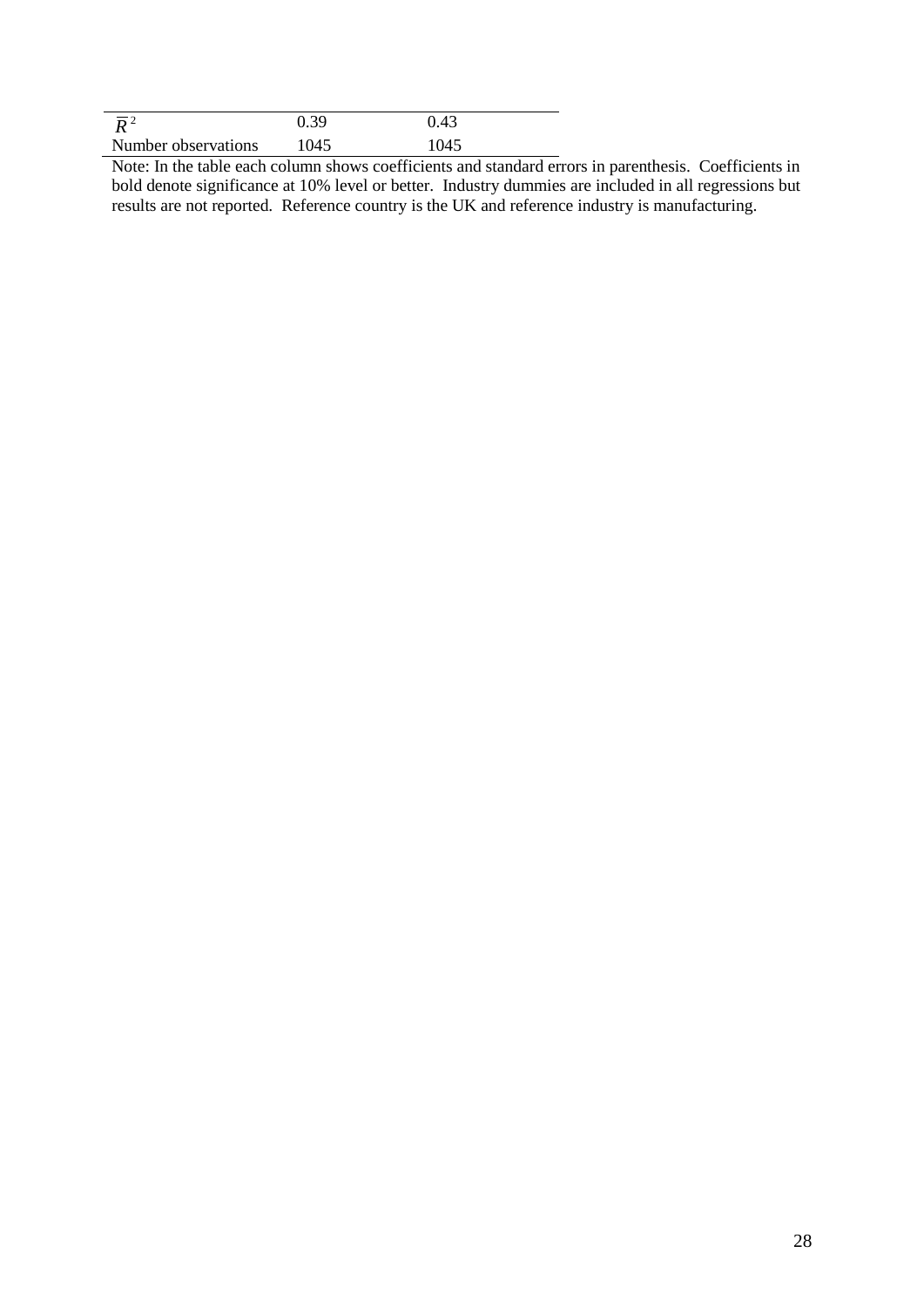**Table 5a Analysis of labour extraction function: absenteeism**

| <b>Variable</b>        | (1)             | (2)             | (3)             | (4)             |
|------------------------|-----------------|-----------------|-----------------|-----------------|
| $w^d$                  | 0.009(0.012)    | 0.008(0.012)    | 0.006(0.012)    | 0.007(0.013)    |
| S                      | $-0.035(0.027)$ | $-0.056(0.029)$ | $-0.054(0.029)$ | $-0.058(0.030)$ |
| lfsize                 | 0.423(0.194)    | 0.370(0.204)    | 0.458(0.211)    | 0.402(0.214)    |
| <i>lfage</i>           | $-0.029(0.265)$ | $-0.218(0.268)$ | $-0.195(0.269)$ | $-0.123(0.274)$ |
| eage45                 | 0.039(0.012)    | 0.039(0.012)    | 0.040(0.013)    | 0.036(0.013)    |
| eedugr                 | $-0.030(0.009)$ | $-0.025(0.009)$ | $-0.024(0.009)$ | $-0.023(0.009)$ |
| market                 | $-0.234(0.340)$ | $-0.133(0.336)$ | $-0.094(0.337)$ | $-0.111(0.342)$ |
| calc                   |                 |                 | $-0.042(0.104)$ | $-0.027(0.253)$ |
| coll                   |                 |                 | $-0.172(0.103)$ | $-0.114(0.360)$ |
| grpr                   |                 |                 | $-0.200(0.108)$ | $-0.068(0.242)$ |
| France                 |                 | 3.159(1.048)    | 3.354(1.100)    | 4.583(2.801)    |
| Germany                |                 | 2.262(0.821)    | 2.022(0.842)    | 3.341 (2.569)   |
| Sweden                 |                 | 6.043(1.354)    | 6.037(1.358)    | 6.308(4.023)    |
| Spain                  |                 | 2.374(1.098)    | 1.983(1.120)    | 3.820(2.507)    |
| Denmark                |                 | $-1.842(1.074)$ | $-1.914(1.093)$ | $-1.835(1.330)$ |
| Norway                 |                 | 3.046 (0.846)   | 3.028(0.877)    | 2.377(2.669)    |
| Ireland                |                 | 0.251(0.969)    | 0.116(0.981)    | 0.695(1.118)    |
| Finland                |                 | $-1.335(0.928)$ | $-1.186(0.950)$ | $-2.396(2.339)$ |
| Austria                |                 | 2.683(1.114)    | 2.502(1.118)    | 4.926(2.181)    |
| Belgium                |                 | 0.060(0.203)    | $-0.020(0.205)$ | 1.440(2.064)    |
| France*calc            |                 |                 |                 | $-0.478(0.430)$ |
| Germany*calc           |                 |                 |                 | $-0.030(0.077)$ |
| Sweden*calc            |                 |                 |                 | 1.111(0.780)    |
| Spain*calc             |                 |                 |                 | $-0.695(0.562)$ |
| Denmark*calc           |                 |                 |                 | 0.224(0.477)    |
| Norway*calc            |                 |                 |                 | 0.191(0.358)    |
| Ireland*calc           |                 |                 |                 | 0.095(0.212)    |
| Finland*calc           |                 |                 |                 | 0.523(0.407)    |
| Austria*calc           |                 |                 |                 | $-0.206(0.511)$ |
| Belgium*calc           |                 |                 |                 | $-0.080(0.525)$ |
| France*coll            |                 |                 |                 | $-0.014(0.087)$ |
| Germany*coll           |                 |                 |                 | $-0.397(0.218)$ |
| Sweden*coll            |                 |                 |                 | $-1.153(0.703)$ |
| Spain*coll             |                 |                 |                 | 0.092(0.590)    |
| Denmark*coll           |                 |                 |                 | $-0.270(0.137)$ |
| Norway*coll            |                 |                 |                 | $-0.739(0.532)$ |
| Ireland*coll           |                 |                 |                 | $-0.260(0.412)$ |
| Finland*coll           |                 |                 |                 | $-0.326(0.324)$ |
| Austria*coll           |                 |                 |                 | $-1.326(0.705)$ |
| Belgium*coll           |                 |                 |                 | $-0.253(0.347)$ |
| France*grpr            |                 |                 |                 | $-0.116(0.099)$ |
| Germany*grpr           |                 |                 |                 | $-0.056(0.117)$ |
| Sweden*grpr            |                 |                 |                 | $-2.146(0.572)$ |
| Spain*grpr             |                 |                 |                 | 0.351(0.837)    |
| Denmark*grpr           |                 |                 |                 | $-0.141(0.076)$ |
| Norway*grpr            |                 |                 |                 | $-0.372(0.210)$ |
| Ireland*grpr           |                 |                 |                 | $-0.002(0.159)$ |
| Finland*grpr           |                 |                 |                 | $-0.585(0.349)$ |
| Austria*grpr           |                 |                 |                 | $-0.174(0.186)$ |
| Belgium*grpr           |                 |                 |                 | $-0.034(0.074)$ |
| Control for subsidiary | Yes             | Yes             | Yes             | Yes             |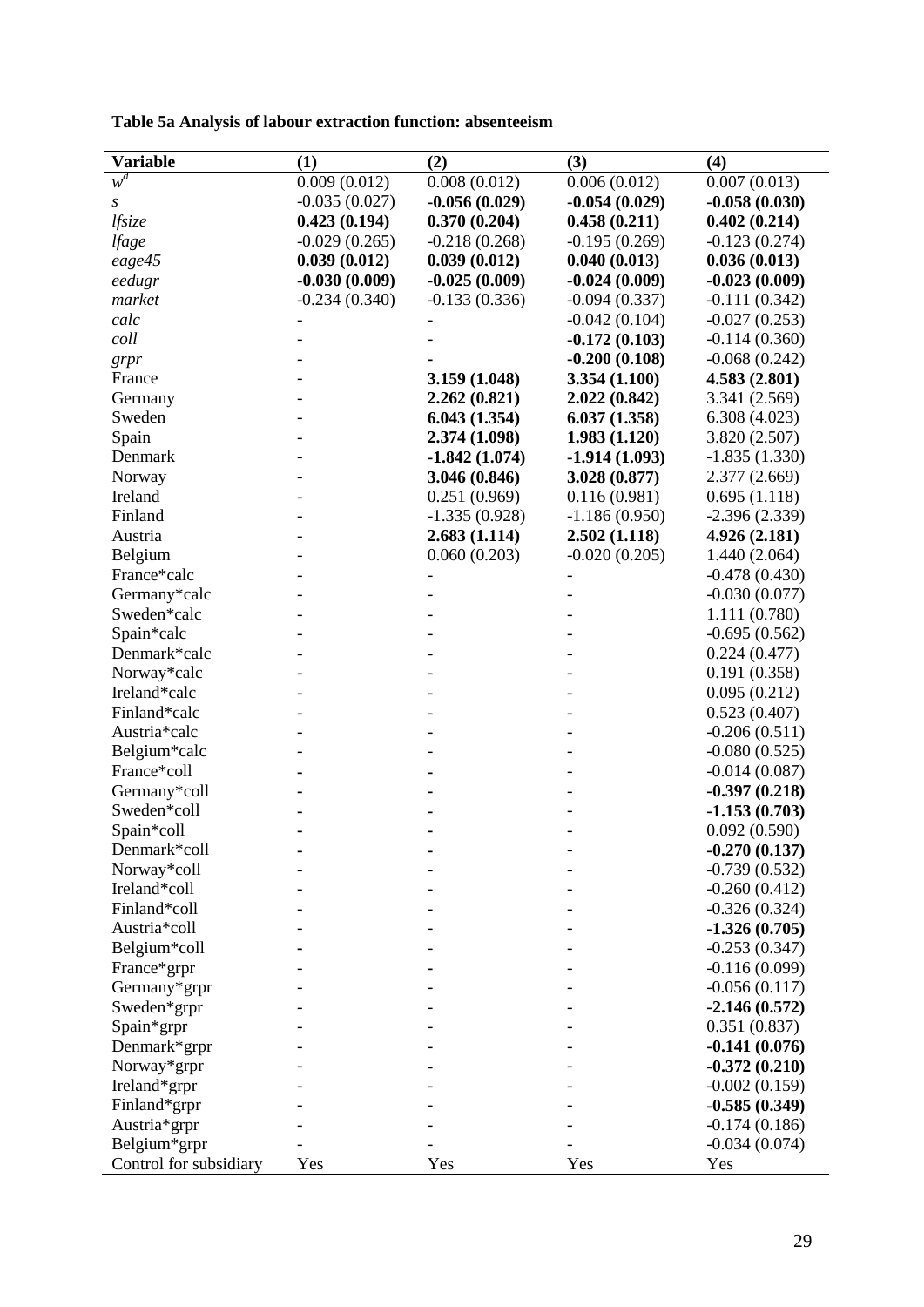| $\overline{\phantom{0}}$<br>. . | 0.ZJ | $\cap$<br>J.JU | ∼<br>      | . т |
|---------------------------------|------|----------------|------------|-----|
| Number observations             | 770  | 770            | $\pi\pi c$ | 77C |

 $R^2$ <br>  $R^2$ <br>  $R^2$ <br>  $R^2$ <br>  $R^2$ <br>  $R^2$ <br>  $R^2$ <br>  $R^2$ <br>  $R^2$ <br>  $R^2$ <br>  $R^2$ <br>  $R^2$ <br>  $R^2$ <br>  $R^2$ <br>  $R^2$ <br>  $R^2$ <br>  $R^2$ <br>  $R^2$ <br>  $R^2$ <br>  $R^2$ <br>  $R^2$ <br>  $R^2$ <br>  $R^2$ <br>  $R^2$ <br>  $R^2$ <br>  $R^2$ <br>  $R^2$ <br>  $R^2$ <br>  $R^2$ <br>  $R^2$ <br>  $R^2$ <br>  $R^2$ Note: In the table each column shows coefficients and standard errors in parenthesis. Coefficients in bold denote significance at 10% level or better. Industry dummies are included in all regressions but results are not reported. Reference country is the UK and reference industry is manufacturing.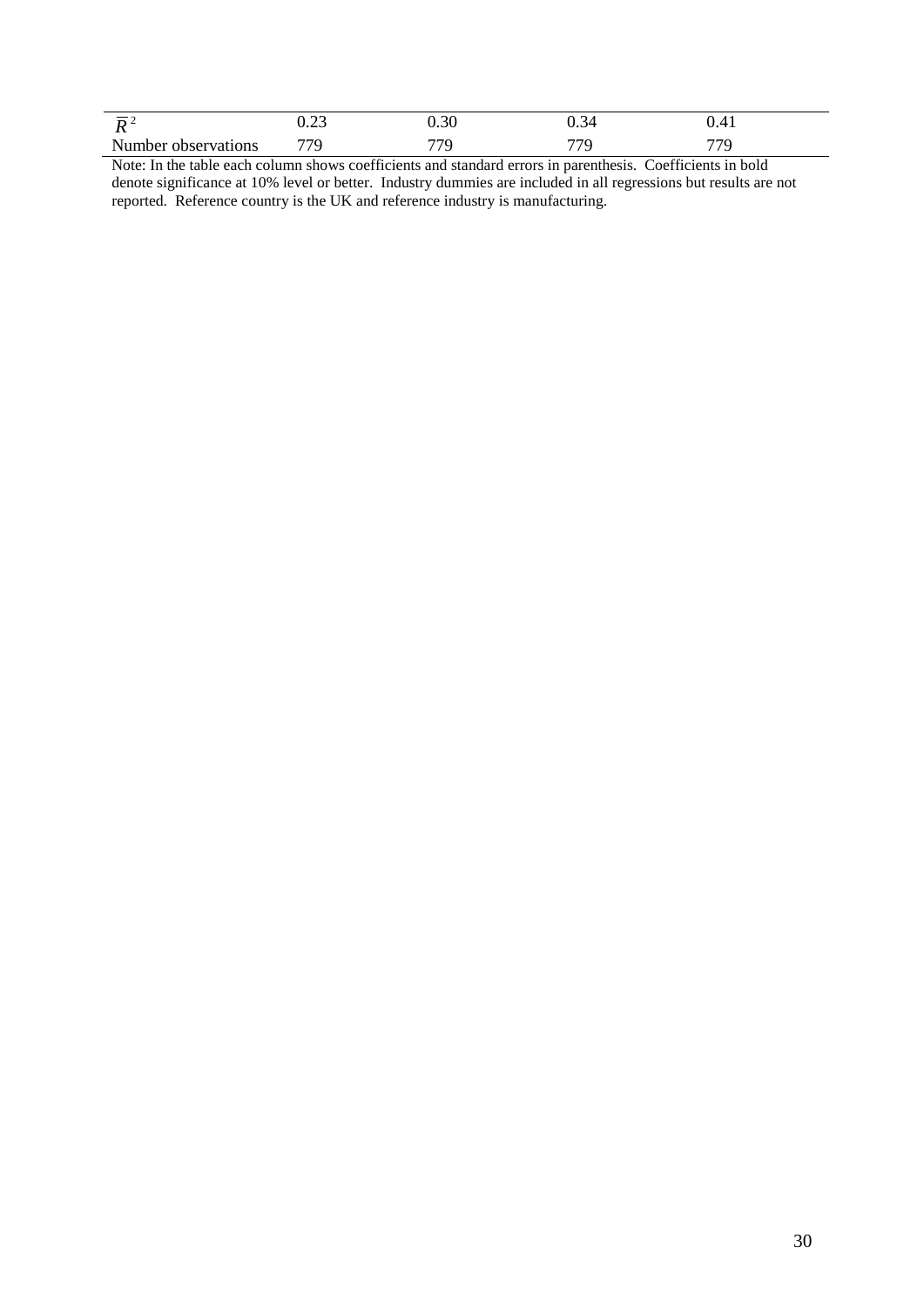**Table 5b Analysis of labour extraction function: turnover**

| <b>Variable</b>        | (1)             | (2)             | (3)             | (4)             |
|------------------------|-----------------|-----------------|-----------------|-----------------|
| $w^d$                  | 0.032(0.016)    | 0.016(0.017)    | 0.016(0.017)    | 0.016(0.017)    |
| S                      | 0.095(0.040)    | 0.045(0.044)    | 0.036(0.044)    | 0.050(0.045)    |
| lfsize                 | 0.432(0.255)    | 0.264(0.290)    | 0.295(0.300)    | 0.296(0.302)    |
| <i>lfage</i>           | $-1.505(0.378)$ | $-1.098(0.379)$ | $-0.996(0.380)$ | $-0.919(0.385)$ |
| eage45                 | $-0.075(0.018)$ | $-0.080(0.018)$ | $-0.076(0.018)$ | $-0.082(0.018)$ |
| eedugr                 | $-0.019(0.012)$ | $-0.027(0.012)$ | $-0.027(0.013)$ | $-0.028(0.013)$ |
| market                 | 0.766(0.482)    | 0.698(0.472)    | 0.718(0.473)    | 0.651(0.479)    |
| calc                   |                 |                 | $-0.128(0.094)$ | $-0.138(0.386)$ |
| coll                   |                 |                 | $-0.394(0.151)$ | $-0.658(0.536)$ |
| $g$ rpr                |                 |                 | $-0.315(0.183)$ | $-0.622(0.364)$ |
| France                 |                 | $-7.178(1.484)$ | $-6.780(1.542)$ | $-2.209(3.394)$ |
| Germany                |                 | $-8.239(1.227)$ | $-8.133(1.252)$ | $-9.006(3.808)$ |
| Sweden                 |                 | $-8.064(1.700)$ | $-8.342(1.703)$ | $-8.996(7.491)$ |
| Spain                  |                 | $-5.269(1.672)$ | $-5.639(1.697)$ | $-2.591(3.609)$ |
| Denmark                |                 | $-3.951(1.495)$ | $-3.656(1.518)$ | $-6.549(3.952)$ |
| Norway                 |                 | $-6.720(1.244)$ | $-6.139(1.278)$ | $-8.298(3.927)$ |
| Ireland                |                 | $-5.879(1.380)$ | $-5.785(1.390)$ | $-8.737(4.318)$ |
| Finland                |                 | $-7.712(1.358)$ | $-7.323(1.377)$ | $-6.735(4.719)$ |
| Austria                |                 | $-7.847(1.628)$ | $-7.393(1.634)$ | $-9.596(5.145)$ |
| Belgium                |                 | $-7.558(1.629)$ | $-7.899(1.630)$ | $-9.689(5.131)$ |
| France*calc            |                 |                 |                 | $-0.570(0.640)$ |
| Germany*calc           |                 |                 |                 | 0.7757(0.560)   |
| Sweden*calc            |                 |                 |                 | 0.537(0.836)    |
| Spain*calc             |                 |                 |                 | $-0.839(0.885)$ |
| Denmark*calc           |                 |                 |                 | 1.182(0.661)    |
| Norway*calc            |                 |                 |                 | 0.248(0.539)    |
| Ireland*calc           |                 |                 |                 | 0.862(0.604)    |
| Finland*calc           |                 |                 |                 | 1.488(0.590)    |
| Austria*calc           |                 |                 |                 | 0.813(0.424)    |
| Belgium*calc           |                 |                 |                 | 0.773(0.355)    |
| France*coll            |                 |                 |                 | $-1.790(0.938)$ |
| Germany*coll           |                 |                 |                 | $-0.824(0.497)$ |
| Sweden*coll            |                 |                 |                 | $-0.732(0.442)$ |
| Spain*coll             |                 |                 |                 | $-1.921(1.233)$ |
| Denmark*coll           |                 |                 |                 | $-1.277(0.729)$ |
| Norway*coll            |                 |                 |                 | $-0.157(0.591)$ |
| Ireland*coll           |                 |                 |                 | $-0.999(0.855)$ |
| Finland*coll           |                 |                 |                 | $-1.618(0.904)$ |
| Austria*coll           |                 |                 |                 | $-0.638(1.205)$ |
| Belgium*coll           |                 |                 |                 | $-0.351(0.974)$ |
| France*grpr            |                 |                 |                 | $-0.280(0.733)$ |
| Germany*grpr           |                 |                 |                 | $-0.041(0.420)$ |
| Sweden*grpr            |                 |                 |                 | 0.258(0.745)    |
| Spain*grpr             |                 |                 |                 | 1.712(1.008)    |
| Denmark*grpr           |                 |                 |                 | $-1.429(1.090)$ |
| Norway*grpr            |                 |                 |                 | $-0.215(0.664)$ |
| Ireland*grpr           |                 |                 |                 | 1.234(0.622)    |
| Finland*grpr           |                 |                 |                 | $-0.138(0.595)$ |
| Austria*grpr           |                 |                 |                 | 0.366(0.858)    |
| Belgium*grpr           |                 |                 |                 | $-0.250(1.013)$ |
| Control for subsidiary | Yes             | Yes             | Yes             | Yes             |